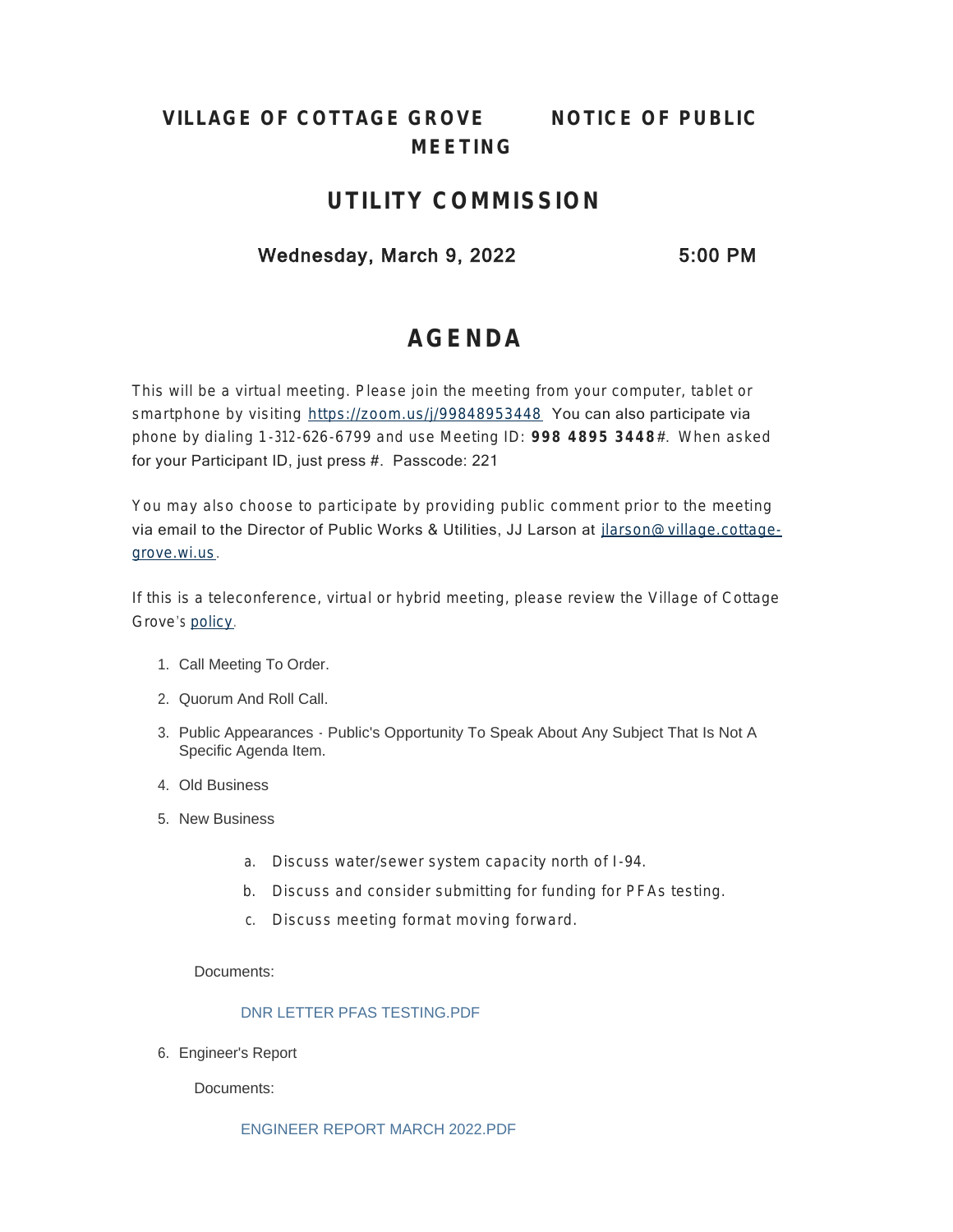#### 7. Director's Report

Documents:

#### DIRECTOR REPORT MARCH 2022.PDF

8. Approve Vouchers For Payment.

Documents:

#### VOUCHERS FOR PAYMENT 2.4.22 TO 3.2.22.PDF

9. Approve The Minutes Of The February 9, 2022 Utility Commission Meeting.

Documents:

## UTILITY COMMISSION MINUTES 2.9.22.PDF

- 10. Set Date For Next Meeting.
- 11. Future Agenda Items.
- 12. Adjournment.

#### **NOTICE**

- 1. Persons needing special accommodations should call (608) 839-4704 at least 24 hours prior to the meeting.
- 2. It is possible that members of and possibly a quorum of members of other governmental bodies may be in attendance at the above stated meeting to gather information; no action will be taken by any governmental body at the above stated meeting other than the governmental body specifically referred to above in this notice.
- 3. Any item on the agenda is subject to final action .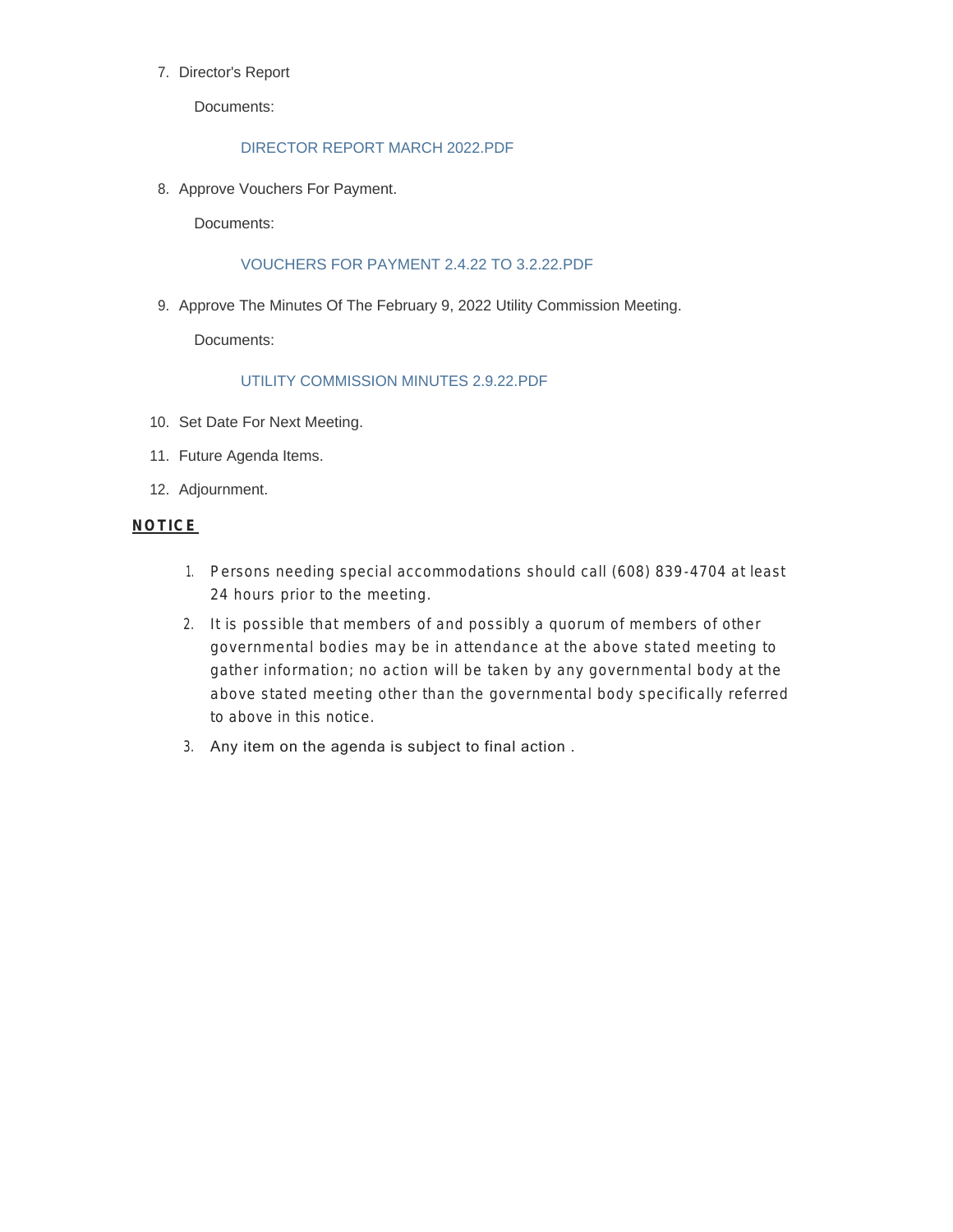STATE OF WISCONSIN DEPARTMENT OF NATURAL RESOURCES 101 S. WEBSTER STREET **BOX 7921** MADISON WI 53707-7921

Tony Evers, Governor Preston D. Cole, Secretary Telephone 608-266-2621 Toll Free 1-888-936-7463 TTY Access via relay - 711



February 18, 2022

LARSON, JJ - DIR OF PUBLIC WORKS/UTILITIES 210 PROGRESS DR. STE 2 COTTAGE GROVE, WI 53527

PWS: 11302181

SUBJECT: PFAS Drinking Water Samples - 2022 Wisconsin PFAS Sampling Program

Dear Water System Owner/Operator:

Environmentally persistent synthetic chemicals known as Per- and Polyfluoroalkyl Substances (PFAS) are chemicals with production and use since at least the 1950s. Due to the identified environmental and human health concerns for PFAS, the Department of Natural Resources (DNR) will fund and support local communities with a voluntary statewide PFAS drinking water sampling program for municipal public water systems. The PFAS sampling program will begin in Spring 2022.

чă

The purpose of PFAS drinking water sampling is to assist municipal public water systems and their local communities that are interested in learning whether their municipal water supply is impacted by PFAS. The sampling can provide information for protection of public health, welfare, and the environment. Certain PFAS substances have identified public health concerns. PFAS samples will be analyzed at the Wisconsin State Lab of Hygiene (WSLH) at no cost to your public water system.

Additional information regarding the PFAS sampling program is available on our DNR website at https://dnr.wisconsin.gov/topic/PFAS/PWSampling. The PFAS sampling program is expected to begin in Spring 2022. Please contact us at DNRDGPFASSampling@wisconsin.gov if you would like to sign up to participate in the program or if you have any questions. All interested water systems will be invited to a virtual information session where staff from DNR, WSLH, and Department of Health Services will provide details of the program.

Thank you for your interest in the PFAS drinking water sampling program and your efforts to provide safe drinking water to your customers.

Sincerely,

Adam DeWeese Chief, Public Water Supply Section Department of Natural Resources

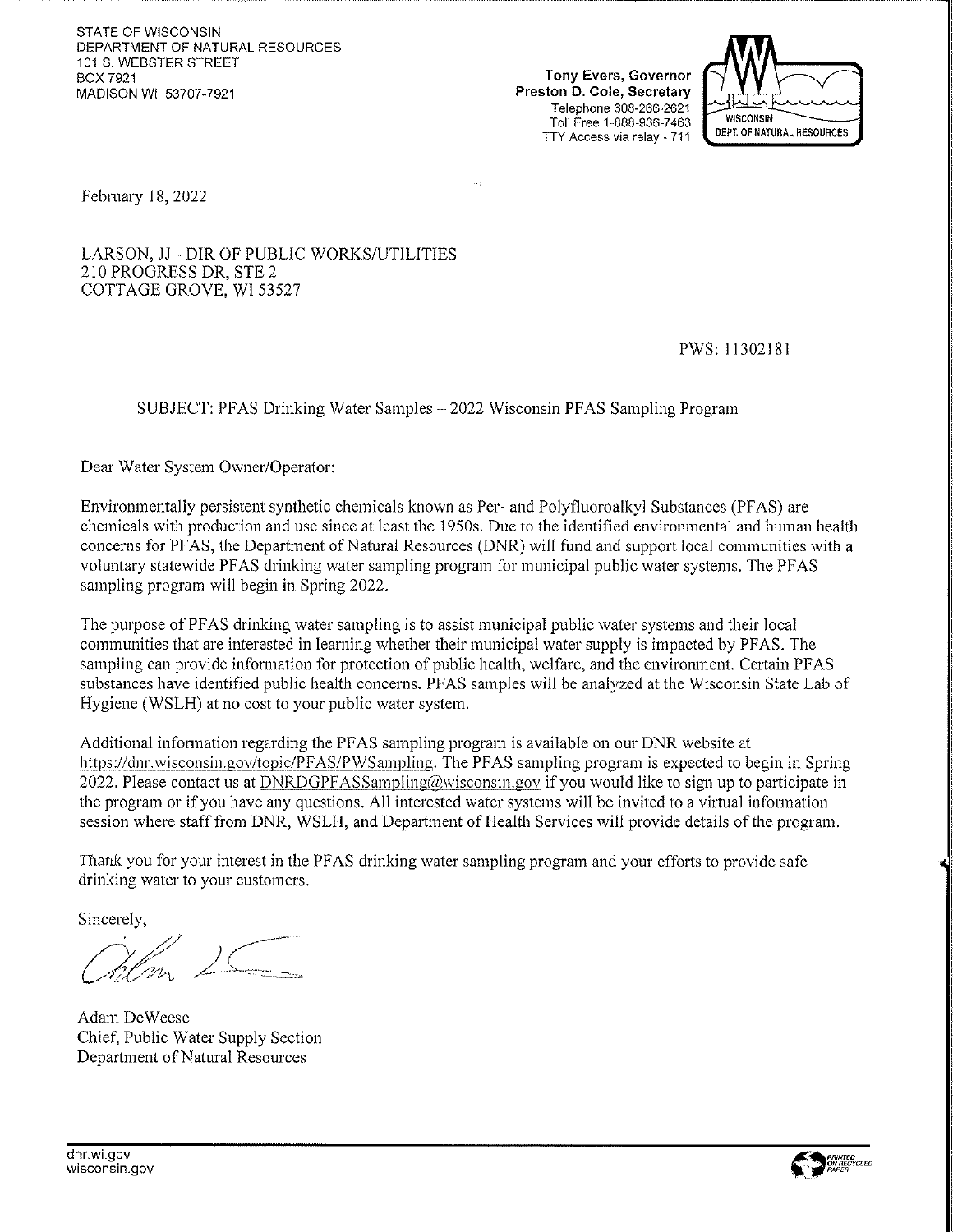

#### Shady Grove Subdivision

Utility construction is still on hold because of frost levels. RG Huston Company, Inc. (RG Huston) will continue utility construction again late this winter, if weather permits, or early spring 2022.

#### Authentix Cottage Grove

The Village's water main testing was completed in February 2022 by Integrity Grading and Excavating (IGE). The sanitary sewer testing will occur later this winter with the storm sewer installation along Cottage Grove Road tentatively planned for spring 2022.

#### Fifth Addition to Westlawn Estates

Strand continues to work with Homburg Contractors, Inc. (Homburg) on its lift station design to serve the future 39 lots within the development along London Avenue, Wellington Place, and Canberra Circle. Strand received a second submittal in February and its anticipated lift station construction is not expected until spring 2023. Utility construction along Paris Lane is still on hold because of frost levels. Homburg will continue utility construction late this winter, if weather permits, or early spring 2022.

#### Quarry Ridge Estates

Quarry Ridge–Phase C drawings and a land disturbance permit was submitted in late February 2022. Strand is currently finalizing the drawing review and anticipates the land disturbance permit will be issued in early March 2022. The developer plans to start construction in March or April 2022, weather permitting.

#### Development Reviews

Strand continues to attend weekly meetings with the developer and their development team for Project Silver Eagle. Some of the main topics discussed include utility extension to other areas in TID #10, traffic generation, and stormwater control.

#### Upcoming Village Utility Projects

Strand has continued to move forward with the 2022 street improvement project designs, which will include the water main replacement on Taylor Street. The water main will be replaced from Main Street to Forreston Drive to replace an older, undersized 6-inch water main. Bidding for the project will occur in March 2022. Construction is anticipated to begin in May 2022.

Strand will begin meeting with JJ and staff to discuss the water and sewer studies for the Village. These studies will review the overall Village's existing infrastructure and future needs to help create a five- to ten-year capital improvement plan for each utility.

Prepared and respectfully submitted by Josh J. Straka, P.E., Strand Associates, Inc.<sup>®</sup>.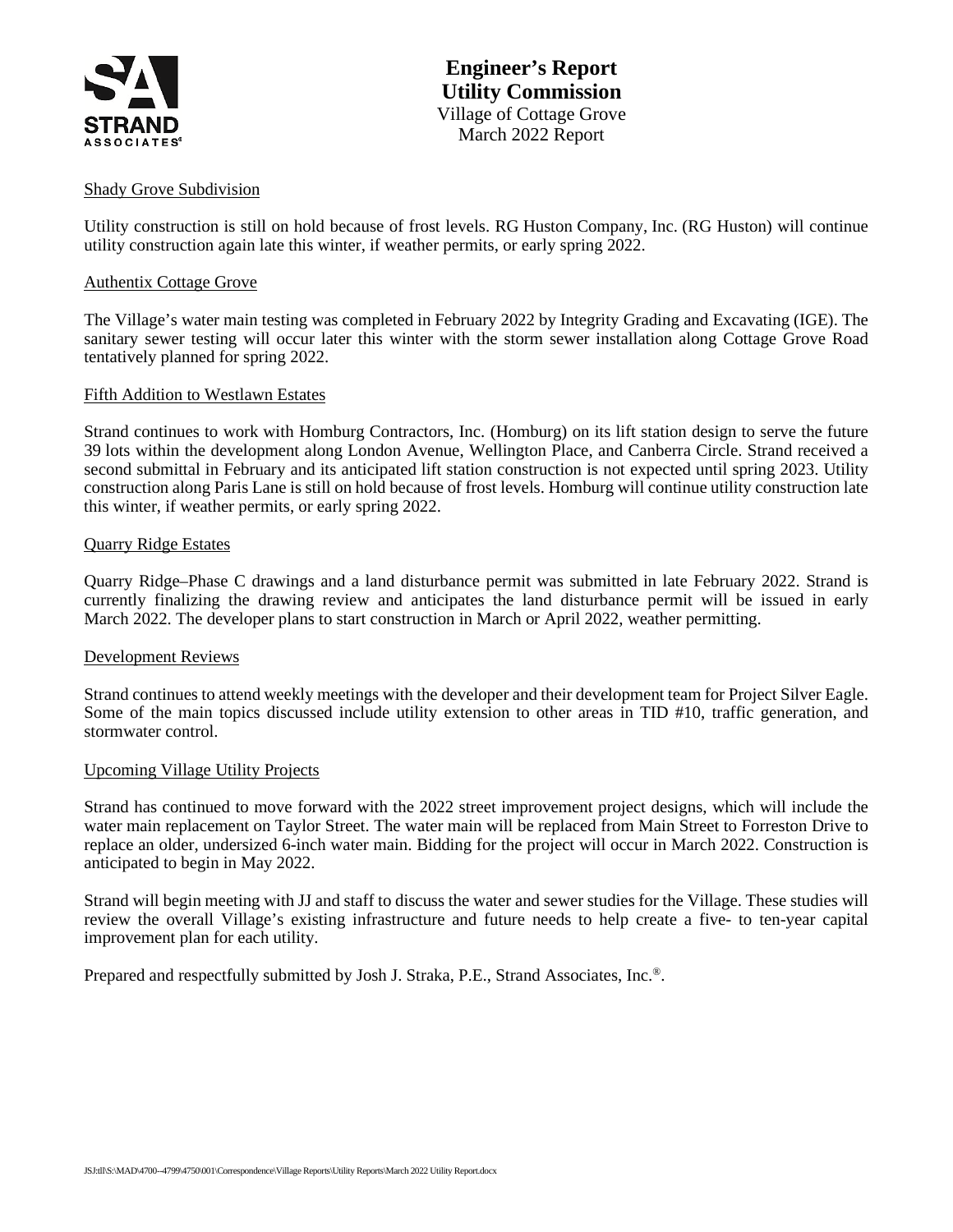

# Department of Public Works

Director's Monthly Report to the Utility Commission March  $9<sup>th</sup>$ , 2022

# **Staffing Update - Deputy Director of Public Works & Utilities**

GovHR began the recruitment for our Deputy Director position, we opted for the "Professional Outreach Option" where the recruitment firm utilizes their networks, connections and relationships to advertise and recruit broadly, but the background checks, interviewing and final selection are left up to staff.

Given the current hiring climate, the competitive nature in this space and after consultation with the recruiter on the specifics of the role, he recommended a higher salary. Given that the position was planned and budgeted for an April 1st start (which cannot happen) any small potential increase in the starting salary will still come in under budget for the year.

# **Utility Account Write-Offs**

The Utility wrote off a total of \$9.19 from 4 accounts.

# **2022 Project Updates**

Clark & Grove (small section of water main looping) is out for bid now. The plan is to do most of the work after Firemen's Fest.

E. Taylor reconstruction (replacement of AC water main) will be bid in the coming weeks.

Strand's team will be working on system evaluations and updating our CIP for both the water and sanitary systems. Upon completion of that work, Baker Tilly will update our water and sewer impact fees.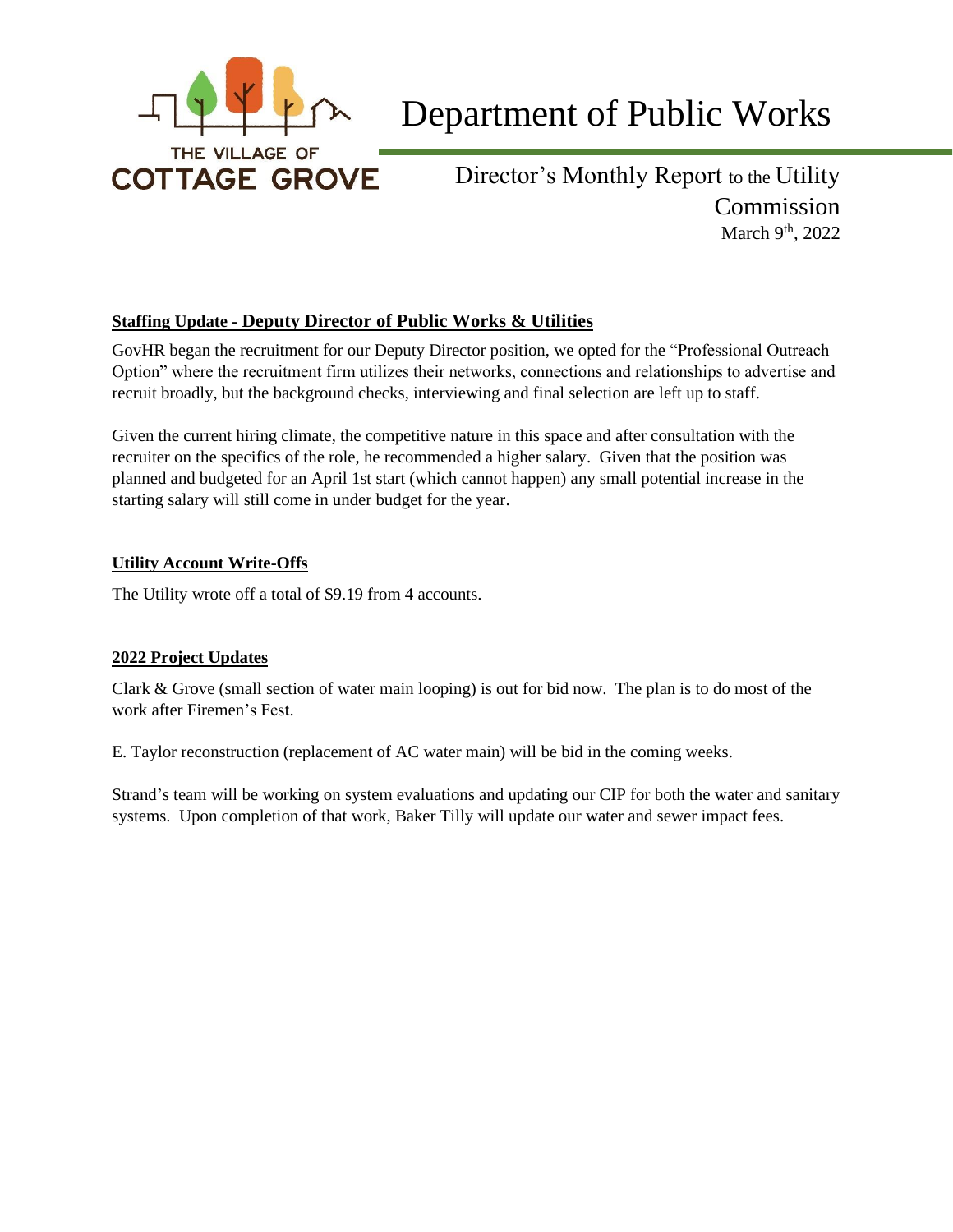#### Payment Approval Report - Approval Rpt for Utility Comm with only Utility Accts Report dates: 2/4/2022-3/2/2022

Report Criteria:

Detail report.

Invoices with totals above \$0.00 included.

Paid and unpaid invoices included.

[Report].GL Account and Title = "6000000000"-"60199999999"

| Vendor        | Vendor Name                           | <b>Invoice Number</b> | Description                  | <b>Invoice Date</b> | Net<br><b>Invoice Amount</b> | <b>Amount Paid</b> | Date Paid  | Voided |
|---------------|---------------------------------------|-----------------------|------------------------------|---------------------|------------------------------|--------------------|------------|--------|
| 600-34600     |                                       |                       |                              |                     |                              |                    |            |        |
|               | 1463 CORE & MAIN LP                   | P794911               | <b>METERS</b>                | 02/08/2022          | 2,240.00                     | 2,240.00           | 02/08/2022 |        |
| 1463          | <b>CORE &amp; MAIN LP</b>             | Q100236               | <b>METERS</b>                | 02/08/2022          | 4,030.00                     | 4,030.00           | 02/08/2022 |        |
| 1463          | <b>CORE &amp; MAIN LP</b>             | Q247700               | <b>METERS</b>                | 02/22/2022          | 80.00                        | 80.00              | 02/23/2022 |        |
|               | Total 600-34600:                      |                       |                              |                     | 6,350.00                     | 6,350.00           |            |        |
| 600-60600-340 |                                       |                       |                              |                     |                              |                    |            |        |
|               | 2688 ACE HARDWARE OF COTTAGE          | 2688-020822           | <b>WELL 2 SUPPLIES</b>       | 02/08/2022          | 52.20                        | 52.20              | 02/08/2022 |        |
| 244           | CONNEY SAFETY PRODUCTS                | 06057016              | <b>SAFETY GEAR</b>           | 02/08/2022          | 5.73                         | 5.73               | 02/08/2022 |        |
| 244           | <b>CONNEY SAFETY PRODUCTS</b>         | 06059002              | SAFETY GEAR                  | 02/08/2022          | 4.00                         | 4.00               | 02/08/2022 |        |
| 244           | CONNEY SAFETY PRODUCTS                | 06059239              | <b>SAFETY GEAR</b>           | 02/08/2022          | 84.34                        | 84.34              | 02/08/2022 |        |
|               | 4912 VIKEN, DAVID                     | 4912-013122           | SAFETY BOOTS REIMBURSEM      | 02/08/2022          | 18.99                        | 18.99              | 02/08/2022 |        |
|               | Total 600-60600-340:                  |                       |                              |                     | 165.26                       | 165.26             |            |        |
| 600-60605-240 |                                       |                       |                              |                     |                              |                    |            |        |
|               | 243 ADS MECHANICAL                    | 26061                 | <b>WELL 4 HVAC REPAIRS</b>   | 02/22/2022          | 665.16                       | 665.16             | 02/23/2022 |        |
|               | Total 600-60605-240:                  |                       |                              |                     | 665.16                       | 665.16             |            |        |
| 600-60620-221 |                                       |                       |                              |                     |                              |                    |            |        |
|               | 31 ALLIANT ENERGY/WP&L                | 31-020822BB           | 6101720000 - 4720 GASTON CIR | 02/08/2022          | 270.48                       | 270.48             | 01/31/2022 |        |
| 31            | ALLIANT ENERGY/WP&L                   | 31-020822FF           | 7541940000 - 704 MAIN ST WEL | 02/08/2022          | 1,115.32                     | 1,115.32           | 01/31/2022 |        |
| 31            | ALLIANT ENERGY/WP&L                   | 31-020822G            | 1670310000 - 1507 LANDMARK   | 02/08/2022          | 2,667.66                     | 2,667.66           | 01/31/2022 |        |
| 31            | ALLIANT ENERGY/WP&L                   | 31-0208221            | 1960850000 - DONNA ST WELL   | 02/08/2022          | 1,711.21                     | 1,711.21           | 01/31/2022 |        |
| 31            | ALLIANT ENERGY/WP&L                   | 31-020822LL           | 9829150000 - 1000 DAMASCUS   | 02/08/2022          | 66.88                        | 66.88              | 01/31/2022 |        |
| 31            | ALLIANT ENERGY/WP&L                   | 31-020822P            | 31439500000 - HWY N TOWER    | 02/08/2022          | 99.50                        | 99.50              | 01/31/2022 |        |
| 31            | ALLIANT ENERGY/WP&L                   | 31-020822S            | 3917900000 - 220 GROVE ST    | 02/08/2022          | 23.43                        | 23.43              | 01/31/2022 |        |
| 31            | ALLIANT ENERGY/WP&L                   | 31-020922L            | 2320700000 - 704 N MAIN ST W | 02/08/2022          | 101.21                       | 101.21             | 01/31/2022 |        |
| 31            | ALLIANT ENERGY/WP&L                   | 31-022222AA           | 6101720000 - 4720 GASTON CIR | 02/22/2022          | 268.83                       | 268.83             | 02/23/2022 |        |
| 31            | ALLIANT ENERGY/WP&L                   | 31-022222EE           | 7541940000 - 704 MAIN ST WEL | 02/22/2022          | 1,073.70                     | 1,073.70           | 02/23/2022 |        |
| 31            | ALLIANT ENERGY/WP&L                   | 31-022222G            | 1670310000 - 1507 LANDMARK   | 02/22/2022          | 2,676.53                     | 2,676.53           | 02/23/2022 |        |
| 31            | ALLIANT ENERGY/WP&L                   | 31-0222221            | 1960850000 - DONNA ST WELL   | 02/22/2022          | 1,735.35                     | 1,735.35           | 02/23/2022 |        |
| 31            | ALLIANT ENERGY/WP&L                   | 31-022222K            | 2320700000 - 704 N MAIN ST W | 02/22/2022          | 116.32                       | 116.32             | 02/23/2022 |        |
| 31            | ALLIANT ENERGY/WP&L                   | 31-022222KK           | 9829150000 - 1000 DAMASCUS   | 02/22/2022          | 73.03                        | 73.03              | 02/23/2022 |        |
| 31            | ALLIANT ENERGY/WP&L                   | 31-0222220            | 3143950000 - HWY N TOWER     | 02/22/2022          | 99.84                        | 99.84              | 02/23/2022 |        |
|               | 31 ALLIANT ENERGY/WP&L                | 31-022222R            | 3917900000 - 220 GROVE ST    | 02/22/2022          | 21.42                        | 21.42              | 02/23/2022 |        |
|               | Total 600-60620-221:                  |                       |                              |                     | 12,120.71                    | 12,120.71          |            |        |
| 600-60630-210 |                                       |                       |                              |                     |                              |                    |            |        |
|               | 6373 WI STATE LABORATORY OF HY 704134 |                       | <b>WATER TESTING</b>         | 02/08/2022          | 116.00                       | 116.00             | 02/08/2022 |        |
|               | Total 600-60630-210:                  |                       |                              |                     | 116.00                       | 116.00             |            |        |
| 600-60630-340 |                                       |                       |                              |                     |                              |                    |            |        |
|               | 6121 HAWKINS INC                      | 6106109               | WATER TREATMENT CHEMICAL     | 02/08/2022          | 775.18                       | 775.18             | 02/08/2022 |        |
|               | Total 600-60630-340:                  |                       |                              |                     | 775.18                       | 775.18             |            |        |
|               |                                       |                       |                              |                     |                              |                    |            |        |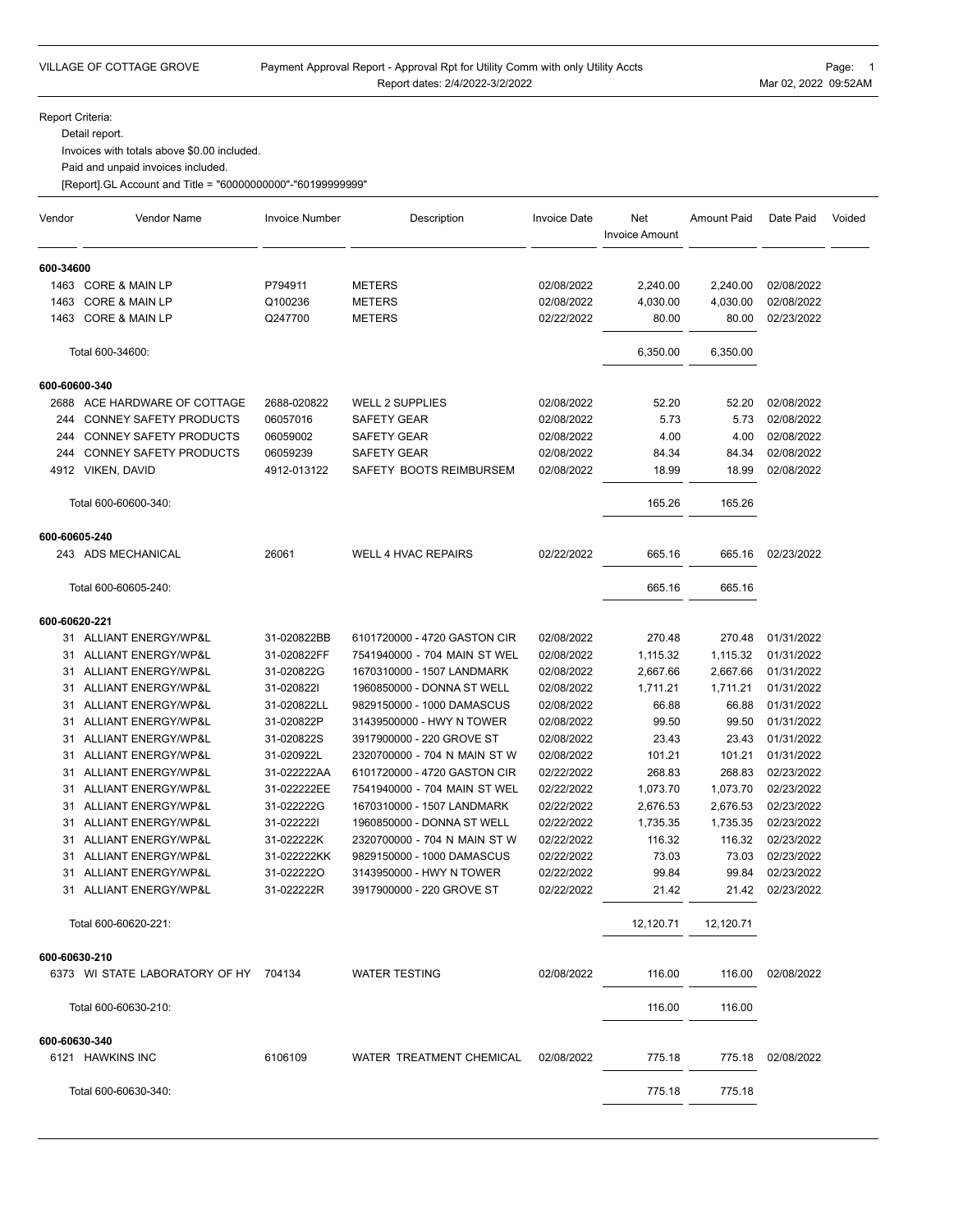|               | VILLAGE OF COTTAGE GROVE                      |                            | Payment Approval Report - Approval Rpt for Utility Comm with only Utility Accts<br>Report dates: 2/4/2022-3/2/2022 |                          |                              |                    | Mar 02, 2022 09:52AM           | Page: 2 |
|---------------|-----------------------------------------------|----------------------------|--------------------------------------------------------------------------------------------------------------------|--------------------------|------------------------------|--------------------|--------------------------------|---------|
| Vendor        | <b>Vendor Name</b>                            | <b>Invoice Number</b>      | Description                                                                                                        | <b>Invoice Date</b>      | Net<br><b>Invoice Amount</b> | <b>Amount Paid</b> | Date Paid                      | Voided  |
| 600-60651-340 | 142 GRAINGER                                  | 9186045531                 | <b>THERMOMETER</b>                                                                                                 | 02/08/2022               | 38.69                        |                    | 02/08/2022                     |         |
|               |                                               |                            |                                                                                                                    |                          |                              | 38.69              |                                |         |
|               | Total 600-60651-340:                          |                            |                                                                                                                    |                          | 38.69                        | 38.69              |                                |         |
| 600-60902-311 |                                               |                            |                                                                                                                    |                          |                              |                    |                                |         |
|               | 111 POSTMASTER                                | 111-020822                 | POSTAGE - WATER & SEWER BI                                                                                         | 02/08/2022               | 92.46                        | 92.46              | 01/28/2022                     |         |
|               | Total 600-60902-311:                          |                            |                                                                                                                    |                          | 92.46                        | 92.46              |                                |         |
| 600-60902-340 |                                               |                            |                                                                                                                    |                          |                              |                    |                                |         |
|               | 1463 CORE & MAIN LP                           | Q297614                    | <b>SENSUS ANNUAL AMI</b>                                                                                           | 02/22/2022               | 14,205.00                    | 14,205.00          | 02/23/2022                     |         |
|               | 594 US CELLULAR                               | 0484888621                 | AMI AT WATER TOWER                                                                                                 | 02/08/2022               | 22.52                        | 22.52              | 02/08/2022                     |         |
|               | Total 600-60902-340:                          |                            |                                                                                                                    |                          | 14,227.52                    | 14,227.52          |                                |         |
| 600-60920-221 |                                               |                            |                                                                                                                    |                          |                              |                    |                                |         |
|               | 31 ALLIANT ENERGY/WP&L                        | 31-020822                  | 0420288389 - 230 PROGRESS D                                                                                        | 02/08/2022               | 13.62                        | 13.62              | 01/31/2022                     |         |
|               | 31 ALLIANT ENERGY/WP&L                        | 31-020822A                 | 0470910000 - 240 PROGRESS D                                                                                        | 02/08/2022               | 55.84                        | 55.84              | 01/31/2022                     |         |
|               | 31 ALLIANT ENERGY/WP&L                        | 31-020822AA                | 5909800000 - 220 PROGRESS D                                                                                        | 02/08/2022               | 66.18                        | 66.18              | 01/31/2022                     |         |
| 31            | <b>ALLIANT ENERGY/WP&amp;L</b>                | 31-020822E                 | 1366250000 - 200 PROGRESS D                                                                                        | 02/08/2022               | 203.27<br>122.48             | 203.27             | 01/31/2022                     |         |
| 31            | ALLIANT ENERGY/WP&L<br>31 ALLIANT ENERGY/WP&L | 31-020822EE<br>31-020822GG | 7255110000 - VILLAGE HALL<br>8469260000 - 225 BONNIE RD                                                            | 02/08/2022<br>02/08/2022 | 194.78                       | 122.48<br>194.78   | 01/31/2022<br>01/31/2022       |         |
| 31            | ALLIANT ENERGY/WP&L                           | 31-022222                  | 0420288389 - 230 PROGRESS D                                                                                        | 02/22/2022               | 11.89                        | 11.89              | 02/23/2022                     |         |
|               | 31 ALLIANT ENERGY/WP&L                        | 31-022222A                 | 0470910000 - 240 PROGRESS D                                                                                        | 02/22/2022               | 62.78                        | 62.78              | 02/23/2022                     |         |
| 31            | ALLIANT ENERGY/WP&L                           | 31-022222DD                | 7255110000 - VILLAGE HALL                                                                                          | 02/22/2022               | 124.09                       | 124.09             | 02/23/2022                     |         |
| 31            | ALLIANT ENERGY/WP&L                           | 31-022222E                 | 1366250000 - 200 PROGRESS D                                                                                        | 02/22/2022               | 212.68                       | 212.68             | 02/23/2022                     |         |
| 31            | ALLIANT ENERGY/WP&L                           | 31-022222FF                | 8469260000 - 225 BONNIE RD                                                                                         | 02/22/2022               | 248.23                       | 248.23             | 02/23/2022                     |         |
| 31            | ALLIANT ENERGY/WP&L                           | 31-022222Z                 | 5909800000 - 220 PROGRESS D                                                                                        | 02/22/2022               | 90.10                        | 90.10              | 02/23/2022                     |         |
|               | Total 600-60920-221:                          |                            |                                                                                                                    |                          | 1,405.94                     | 1,405.94           |                                |         |
| 600-60920-225 |                                               |                            |                                                                                                                    |                          |                              |                    |                                |         |
|               | 2421 CHARTER COMMUNICATIONS                   | 005419402062               | BUSINESS TV @ MUNICIPAL SE                                                                                         | 02/22/2022               | 13.67                        | 13.67              | 02/23/2022                     |         |
|               | 2421 CHARTER COMMUNICATIONS                   | 005702301312               | BUSINESS TV @ MUNICIPAL SE                                                                                         | 02/22/2022               | 2.91                         | 2.91               | 02/23/2022                     |         |
|               | 2421 CHARTER COMMUNICATIONS                   | 005854201102               | PHONE AT MUNICIPAL SERVICE                                                                                         | 02/08/2022               | 11.52                        | 11.52              | 02/08/2022                     |         |
|               | 198 TDS<br>198 TDS                            | 1.22.22<br>198-020822VH    | <b>MSB PHONE &amp; INTERNET</b><br>VILLAGE HALL PHONE AND INT                                                      | 02/08/2022<br>02/08/2022 | 51.35<br>83.69               | 83.69              | 51.35 02/01/2022<br>02/01/2022 |         |
|               | 594 US CELLULAR                               | 0487073660                 | CELL PHONE CHARGES - PUBL                                                                                          | 02/08/2022               | 28.06                        | 28.06              | 02/08/2022                     |         |
|               | 594 US CELLULAR                               | 0487073660                 | GIS/TABLETS                                                                                                        | 02/08/2022               | 21.00                        | 21.00              | 02/08/2022                     |         |
|               | Total 600-60920-225:                          |                            |                                                                                                                    |                          | 212.20                       | 212.20             |                                |         |
| 600-60920-330 |                                               |                            |                                                                                                                    |                          |                              |                    |                                |         |
|               | 5801 EHLERS                                   | KQNG44PC79                 | SEMINAR REGISTRATION FEE                                                                                           | 02/08/2022               | 60.00                        | 60.00              | 02/08/2022                     |         |
|               | 5224 WISCONSIN DNR                            | 5224-022222                | DNR WATER LICNESE TEST FE                                                                                          | 02/22/2022               | 50.00                        | 50.00              | 02/09/2022                     |         |
|               | 6458 WISCONSIN RURAL WATER AS                 | 4267                       | <b>TRAINING CLASS FOR VINCE &amp;</b>                                                                              | 02/08/2022               | 38.61                        | 38.61              | 02/08/2022                     |         |
|               | Total 600-60920-330:                          |                            |                                                                                                                    |                          | 148.61                       | 148.61             |                                |         |
| 600-60920-332 |                                               |                            |                                                                                                                    |                          |                              |                    |                                |         |
|               | 4912 VIKEN, DAVID                             | 4912-021522                | MILEAGE TO/FROM CONFEREN                                                                                           | 02/22/2022               | 20.87                        | 20.87              | 02/23/2022                     |         |
|               | Total 600-60920-332:                          |                            |                                                                                                                    |                          | 20.87                        | 20.87              |                                |         |
| 600-60920-340 |                                               |                            |                                                                                                                    |                          |                              |                    |                                |         |
|               | 1462 ALSCO                                    | IMIL1766132                | MATS AT MUNICIPAL SERVICES                                                                                         | 02/08/2022               | 12.80                        | 12.80              | 02/08/2022                     |         |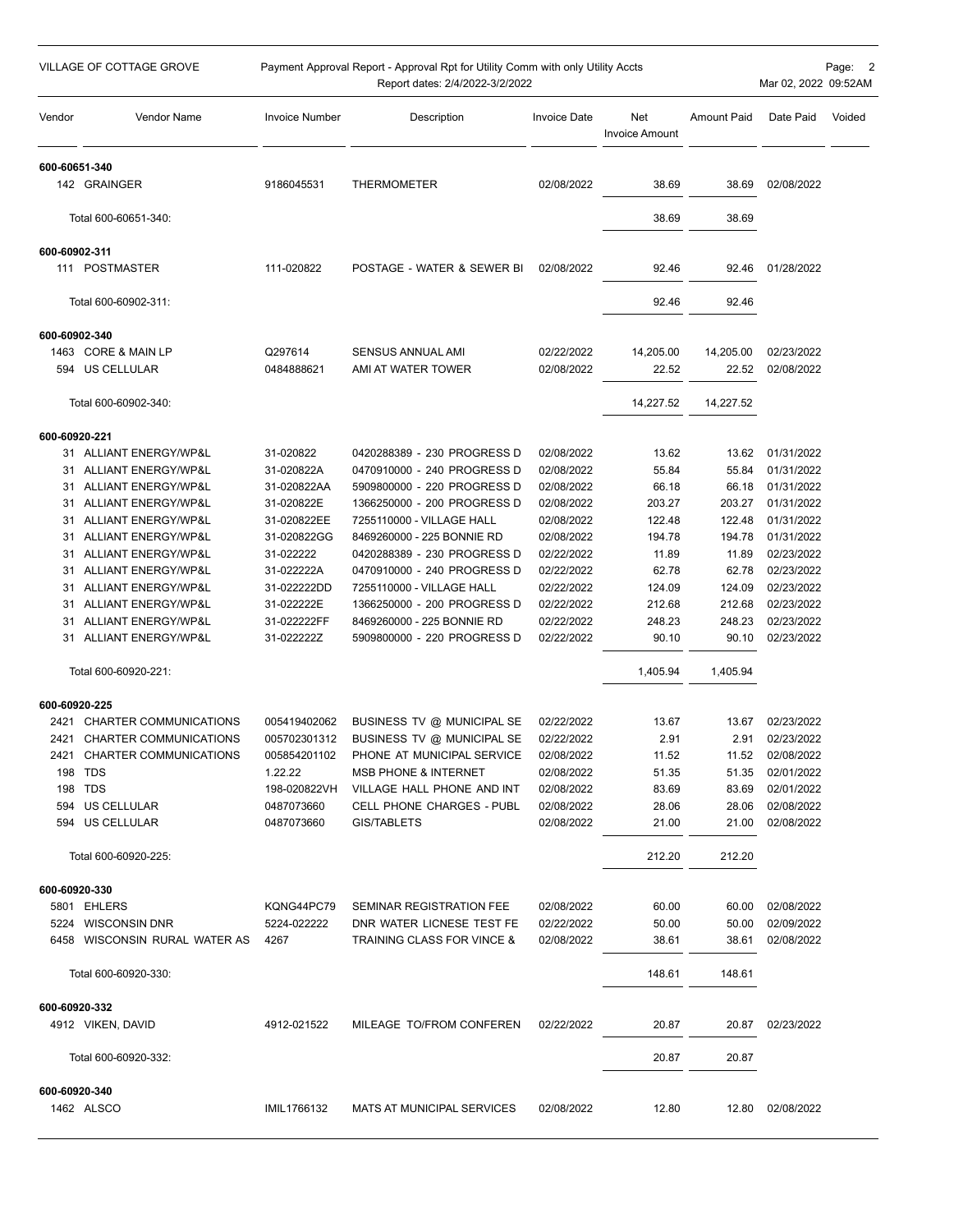VILLAGE OF COTTAGE GROVE

#### Payment Approval Report - Approval Rpt for Utility Comm with only Utility Accts Report dates: 2/4/2022-3/2/2022

Page: 3 Mar 02, 2022 09:52AM

| Vendor        | Vendor Name                   | Invoice Number | Description                       | <b>Invoice Date</b> | Net<br><b>Invoice Amount</b> | <b>Amount Paid</b> | Date Paid  | Voided |
|---------------|-------------------------------|----------------|-----------------------------------|---------------------|------------------------------|--------------------|------------|--------|
|               | 1462 ALSCO                    | IMIL1766133    | <b>MATS &amp; UNIFORMS</b>        | 02/08/2022          | 15.67                        | 15.67              | 02/08/2022 |        |
|               | 1462 ALSCO                    | IMIL1766134    | MATS AT VILLAGE HALL              | 02/08/2022          | 9.11                         | 9.11               | 02/08/2022 |        |
|               | 1462 ALSCO                    | IMIL1768357    | <b>MATS AT MUNICIPAL SERVICES</b> | 02/08/2022          | 12.80                        | 12.80              | 02/08/2022 |        |
|               | 1462 ALSCO                    | IMIL1768358    | <b>MATS &amp; UNIFORMS</b>        | 02/08/2022          | 26.14                        | 26.14              | 02/08/2022 |        |
|               | 1462 ALSCO                    | IMIL1768359    | <b>MATS AT VILLAGE HALL</b>       | 02/08/2022          | 9.11                         | 9.11               | 02/08/2022 |        |
|               | 1462 ALSCO                    | IMIL1770623    | <b>MATS AT MUNICIPAL SERVICES</b> | 02/08/2022          | 12.80                        | 12.80              | 02/08/2022 |        |
|               | 1462 ALSCO                    | IMIL1770624    | <b>MATS &amp; UNIFORMS</b>        | 02/08/2022          | 18.44                        | 18.44              | 02/08/2022 |        |
|               | 1462 ALSCO                    | IMIL1770625    | <b>MATS AT VILLAGE HALL</b>       | 02/08/2022          | 9.11                         | 9.11               | 02/08/2022 |        |
|               | 1462 ALSCO                    | IMIL1772888    | <b>MATS AT MUNICIPAL SERVICES</b> | 02/22/2022          | 12.80                        | 12.80              | 02/23/2022 |        |
|               | 1462 ALSCO                    | IMIL1772889    | <b>MATS &amp; UNIFORMS</b>        | 02/22/2022          | 18.44                        | 18.44              | 02/23/2022 |        |
|               | 1462 ALSCO                    | IMIL1772890    | <b>MATS AT VILLAGE HALL</b>       | 02/22/2022          | 9.11                         | 9.11               | 02/23/2022 |        |
|               | 1462 ALSCO                    | IMIL1775162    | <b>MATS AT MUNICIPAL SERVICES</b> | 02/22/2022          | 12.80                        | 12.80              | 02/23/2022 |        |
|               | 1462 ALSCO                    | IMIL1775163    | <b>MATS &amp; UNIFORMS</b>        | 02/22/2022          | 41.64                        | 41.64              | 02/23/2022 |        |
|               | 1462 ALSCO                    | IMIL1775164    | <b>MATS AT VILLAGE HALL</b>       | 02/22/2022          | 9.11                         | 9.11               | 02/23/2022 |        |
| 2421          | CHARTER COMMUNICATIONS        | 001728202052   | <b>MONTHLY BASIC BUSINESS TV</b>  | 02/22/2022          | 32.85                        | 32.85              | 02/23/2022 |        |
| 2421          | CHARTER COMMUNICATIONS        | 007371502052   | MONTHLY PHONE CHARGE - 2/         | 02/22/2022          | 29.16                        | 29.16              | 02/23/2022 |        |
|               |                               |                | MONTHLY SERVICE AGREEME           |                     |                              |                    |            |        |
| 930           | <b>COMPUTER MAGIC INC</b>     | 6348           |                                   | 02/08/2022          | 204.64                       | 204.64             | 02/08/2022 |        |
| 930           | <b>COMPUTER MAGIC INC</b>     | 6381           | <b>JAN/FEB ADDITIONAL PAYMENT</b> | 02/08/2022          | 230.25                       | 230.25             | 02/08/2022 |        |
| 626           | DIGGERS HOTLINE INC           | 210013551PP1   | 1ST PREPAYMENT 2022 CHARG         | 02/08/2022          | 737.23                       | 737.23             | 02/08/2022 |        |
| 6762          | DRUG&ALCOHOL TESTING 24/7     | 13718          | <b>DRUG TESTING</b>               | 02/08/2022          | 13.90                        | 13.90              | 02/08/2022 |        |
|               | 5 GFC LEASING CO              | 100711697      | LEASE #M168577- 2/20/22 - 3/19    | 02/08/2022          | 73.75                        | 73.75              | 02/08/2022 |        |
| 2506          | PELLITTERI WASTE SYSTEMS      | 2593471        | <b>DATE SHRED</b>                 | 02/08/2022          | 18.85                        | 18.85              | 02/08/2022 |        |
|               | 12 QUILL CORP                 | 22187968       | PAPER TOWELS & TOILET PAP         | 02/08/2022          | 25.87                        | 25.87              | 02/08/2022 |        |
|               | 12 QUILL CORP                 | 22189336       | <b>GARBAGE BAGS</b>               | 02/08/2022          | 12.14                        | 12.14              | 02/08/2022 |        |
|               | 12 QUILL CORP                 | 22805158       | OFFICE SUPPLIES                   | 02/22/2022          | 18.43                        | 18.43              | 02/23/2022 |        |
|               | 12 QUILL CORP                 | 22844791       | <b>BELL</b>                       | 02/22/2022          | 1.24                         | 1.24               | 02/23/2022 |        |
|               | 6807 SJE LLC                  | CD99422304     | <b>SCADA REPAIR</b>               | 02/22/2022          | 508.54                       | 508.54             | 02/23/2022 |        |
| 198           | TDS                           | 198-020822VH   | VILLAGE HALL PHONE AND INT        | 02/08/2022          | 83.69                        | 83.69              | 02/01/2022 |        |
|               | 4987 TOTAL WATER TREATMENT SY | 0960229        | BOTTLED WATER - VILLAGE HA        | 02/08/2022          | 4.80                         | 4.80               | 02/08/2022 |        |
|               | Total 600-60920-340:          |                |                                   |                     | 2,225.22                     | 2,225.22           |            |        |
| 600-60923-210 |                               |                |                                   |                     |                              |                    |            |        |
|               | 15 BAKER TILLY VIRCHOW KRAUS  | BT1994476      | PROFESSIONAL SERVICES - A         | 02/22/2022          | 4,019.00                     | 4,019.00           | 02/23/2022 |        |
|               | 6454 HYDROCORP INC            | 0065426-IN     | CROSS CONNECTION CONTRO           | 02/08/2022          | 625.00                       | 625.00             | 02/08/2022 |        |
|               | 6791 STRAND ASSOCIATES INC    | 0179313        | MONTHLY REPORTS, MEETING          | 02/08/2022          | 1,065.53                     | 1,065.53           | 02/08/2022 |        |
| 6791          | STRAND ASSOCIATES INC         | 0179314        | UTILITY COMMISSION MEETIN         | 02/08/2022          | 266.50                       | 266.50             | 02/08/2022 |        |
|               | 6791 STRAND ASSOCIATES INC    | 0179315G       | CR DEVELOPMENT MEETING            | 02/08/2022          | 69.44                        | 69.44              | 02/08/2022 |        |
|               | 6791 STRAND ASSOCIATES INC    | 0180136        | <b>GIS MAPPING</b>                | 02/22/2022          | 72.81                        | 72.81              | 02/23/2022 |        |
|               | 6791 STRAND ASSOCIATES INC    | 0180136        | MONTHLY REPORTS AND MEE           | 02/22/2022          | 340.19                       | 340.19             | 02/23/2022 |        |
|               | 6791 STRAND ASSOCIATES INC    | 0180136        | <b>VILLAGE CONSTRUCTION SPE</b>   | 02/22/2022          | 486.78                       | 486.78             | 02/23/2022 |        |
|               | 6791 STRAND ASSOCIATES INC    | 0180137        | UTILITY MEETING, REPORTS, &       | 02/22/2022          | 1,025.65                     | 1,025.65           | 02/23/2022 |        |
|               | 6791 STRAND ASSOCIATES INC    | 0180138-4      | THREE OAKS MEETING                | 02/22/2022          | 91.31                        | 91.31              | 02/23/2022 |        |
|               | Total 600-60923-210:          |                |                                   |                     | 8,062.21                     | 8,062.21           |            |        |
| 600-60933-385 |                               |                |                                   |                     |                              |                    |            |        |
|               | 3 LANDMARK SERVICES COOPE     | 2220131        | PUBLIC WORKS FUEL                 | 02/22/2022          | 716.66                       | 716.66             | 02/23/2022 |        |
|               |                               |                |                                   |                     |                              |                    |            |        |
|               | Total 600-60933-385:          |                |                                   |                     | 716.66                       | 716.66             |            |        |
| 600-60935-340 |                               |                |                                   |                     |                              |                    |            |        |
|               | 2688 ACE HARDWARE OF COTTAGE  | 2688-020822    | SHOP SUPPLIES                     | 02/08/2022          | 45.13                        | 45.13              | 02/08/2022 |        |
|               | 2688 ACE HARDWARE OF COTTAGE  | 2688-020822    | THERMOMETER                       | 02/08/2022          | 8.59                         | 8.59               | 02/08/2022 |        |
|               | 33 BADGER WELDING SUPPLIES I  | 3693075        | <b>WELDING SUPPLIES</b>           | 02/22/2022          | 2.48                         | 2.48               | 02/23/2022 |        |
|               | 754 BOBCAT OF MADISON INC     | 01-101185      | <b>TOOLCAT REPAIR</b>             | 02/08/2022          | 299.38                       | 299.38             | 02/08/2022 |        |
|               | 6480 CINTAS                   | 5094343415     | FIRST AID KIT AT MSB              | 02/22/2022          | 3.53                         | 3.53               | 02/23/2022 |        |
|               |                               |                |                                   |                     |                              |                    |            |        |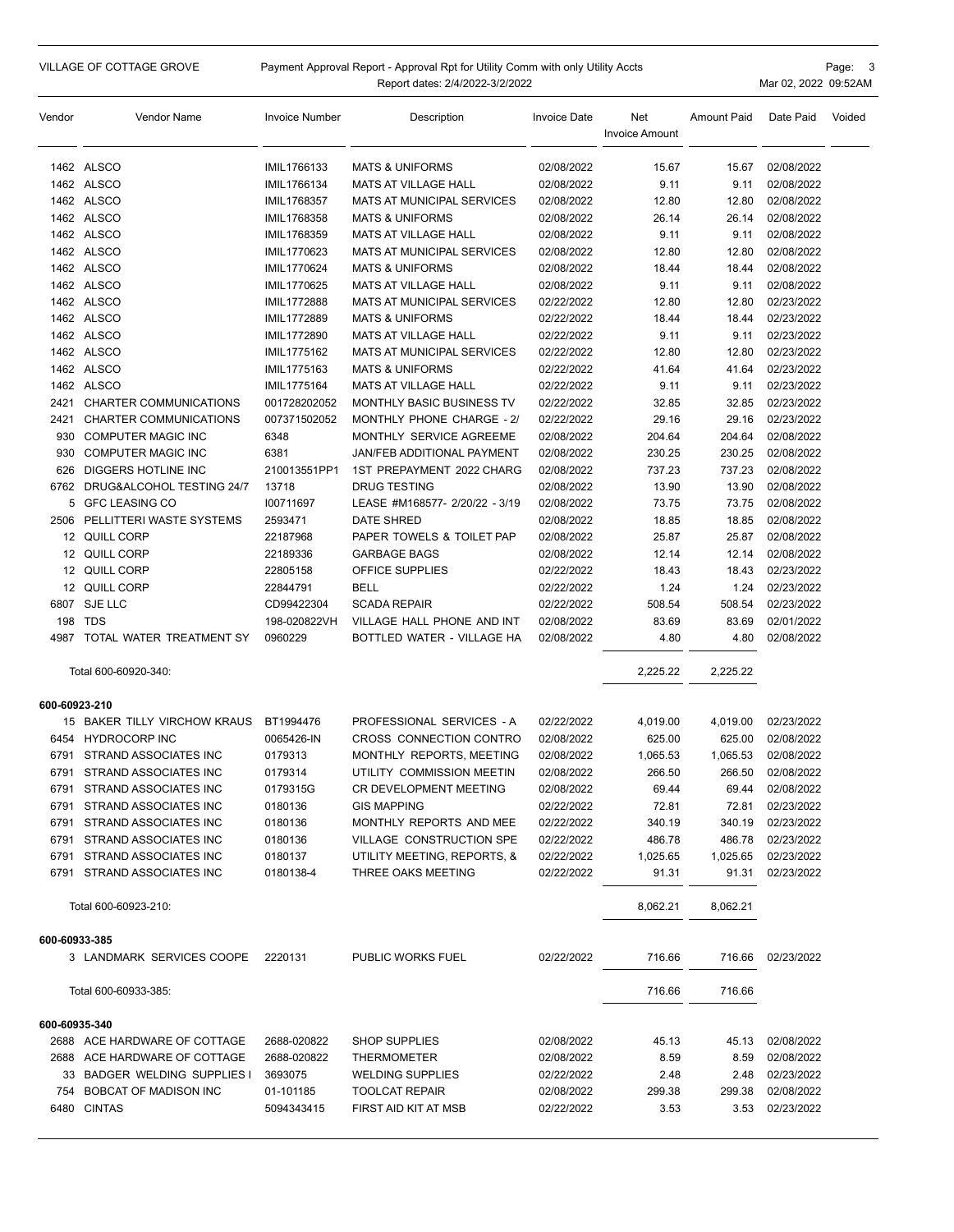|               | <b>VILLAGE OF COTTAGE GROVE</b>                              |                          | Payment Approval Report - Approval Rpt for Utility Comm with only Utility Accts<br>Report dates: 2/4/2022-3/2/2022 |                          |                              |                    | Mar 02, 2022 09:52AM     | Page: 4 |
|---------------|--------------------------------------------------------------|--------------------------|--------------------------------------------------------------------------------------------------------------------|--------------------------|------------------------------|--------------------|--------------------------|---------|
| Vendor        | Vendor Name                                                  | <b>Invoice Number</b>    | Description                                                                                                        | <b>Invoice Date</b>      | Net<br><b>Invoice Amount</b> | <b>Amount Paid</b> | Date Paid                | Voided  |
|               | 6480 CINTAS                                                  | 5094343463               | FIRST AID KIT AT VILLAGE HALL                                                                                      | 02/22/2022               | 7.40                         | 7.40               | 02/23/2022               |         |
| 5220          | <b>CRYSTAL CLEANERS INC</b>                                  | 24299                    | <b>CLEANING AT MSB</b>                                                                                             | 02/08/2022               | 36.40                        | 36.40              | 02/08/2022               |         |
| 5220          | <b>CRYSTAL CLEANERS INC</b>                                  | 24373                    | <b>CLEANING AT MSB</b>                                                                                             | 02/22/2022               | 36.40                        | 36.40              | 02/23/2022               |         |
| 5223          | <b>DIESEL FORWARD</b>                                        | 344040                   | <b>FUEL TREATMENT</b>                                                                                              | 02/08/2022               | 23.93                        | 23.93              | 02/08/2022               |         |
|               | 142 GRAINGER                                                 | 9177752012               | <b>LIGHT BULBS</b>                                                                                                 | 02/08/2022               | 1.86                         | 1.86               | 02/08/2022               |         |
|               | 142 GRAINGER                                                 | 9177752038               | <b>LIGHT BULBS</b>                                                                                                 | 02/08/2022               | 5.58                         | 5.58               | 02/08/2022               |         |
|               | 142 GRAINGER                                                 | 9202317484               | <b>MSB SUPPLIES</b>                                                                                                | 02/22/2022               | 4.51                         | 4.51               | 02/23/2022               |         |
|               | 142 GRAINGER                                                 | 9203280384               | <b>SHOP SUPPLIES</b>                                                                                               | 02/22/2022               | 4.46                         | 4.46               | 02/23/2022               |         |
| 167           | NAPA AUTO PARTS                                              | 720959                   | OIL AND AIR FILTERS                                                                                                | 02/08/2022               | 19.13                        | 19.13              | 02/08/2022               |         |
| 167           | NAPA AUTO PARTS                                              | 721702                   | <b>SHOP SUPPLIES</b>                                                                                               | 02/22/2022               | 4.12                         | 4.12               | 02/23/2022               |         |
| 167           | NAPA AUTO PARTS                                              | 721940                   | <b>SHOP SUPPLIES</b>                                                                                               | 02/22/2022               | 11.91                        | 11.91              | 02/23/2022               |         |
| 4458          | O'REILLY AUTO PARTS                                          | 4331-385274              | <b>SHOP SUPPLIES</b>                                                                                               | 02/08/2022               | 1.77                         | 1.77               | 02/08/2022               |         |
| 4458          | O'REILLY AUTO PARTS                                          | 4331-386353              | <b>TRUCK PARTS</b>                                                                                                 | 02/08/2022               | 6.23                         | 6.23               | 02/08/2022               |         |
| 4458          | O'REILLY AUTO PARTS                                          | 4331-387091              | <b>TRUCK PARTS</b>                                                                                                 | 02/08/2022               | 3.60                         | 3.60               | 02/08/2022               |         |
| 2813          | POMP'S TIRE SERVICE INC                                      | 80257644                 | <b>NEW TIRES 1 TON</b>                                                                                             | 02/08/2022               | 387.72                       | 387.72             | 02/08/2022               |         |
| 2813          | POMP'S TIRE SERVICE INC<br>4447 REINDERS INC                 | 80258547<br>6005892-00   | <b>TIRE REPAIR</b><br><b>MOWER PARTS</b>                                                                           | 02/08/2022<br>02/08/2022 | 6.51<br>40.71                | 6.51<br>40.71      | 02/08/2022<br>02/08/2022 |         |
|               | Total 600-60935-340:                                         |                          |                                                                                                                    |                          | 961.35                       | 961.35             |                          |         |
| 601-60821-221 |                                                              |                          |                                                                                                                    |                          |                              |                    |                          |         |
|               | 31 ALLIANT ENERGY/WP&L                                       | 31-020822HH              | 9204600000 - COMMERCE PKW                                                                                          | 02/08/2022               | 266.66                       | 266.66             | 01/31/2022               |         |
|               | 31 ALLIANT ENERGY/WP&L                                       | 31-020822J               | 22225300000 - 4195 VILAS RD L                                                                                      | 02/08/2022               | 43.41                        | 43.41              | 01/31/2022               |         |
| 31            | ALLIANT ENERGY/WP&L                                          | 31-020822T               | 4153410000 - 110 S MAIN ST                                                                                         | 02/08/2022               | 1,261.53                     | 1,261.53           | 01/31/2022               |         |
|               | 31 ALLIANT ENERGY/WP&L                                       | 31-020822U               | 4668230000 - TRILLIUM TRL LIF                                                                                      | 02/08/2022               | 73.67                        | 73.67              | 01/31/2022               |         |
| 31            | ALLIANT ENERGY/WP&L                                          | 31-020822V               | 5067730000 - 4195 VILAS RD LIF                                                                                     | 02/08/2022               | 3,115.50                     | 3,115.50           | 01/31/2022               |         |
|               | 31 ALLIANT ENERGY/WP&L                                       | 31-022222GG              | 9204600000 - COMMERCE PKW                                                                                          | 02/22/2022               | 274.70                       | 274.70             | 02/23/2022               |         |
|               | 31 ALLIANT ENERGY/WP&L                                       | 31-022222J               | 2222530000 - 4195 VILAS RD LO                                                                                      | 02/22/2022               | 45.62                        | 45.62              | 02/23/2022               |         |
| 31            | ALLIANT ENERGY/WP&L                                          | 31-022222S               | 4153410000 - 110 S MAIN ST                                                                                         | 02/22/2022               | 1,253.74                     | 1,253.74           | 02/23/2022               |         |
| 31            | ALLIANT ENERGY/WP&L<br>31 ALLIANT ENERGY/WP&L                | 31-022222T<br>31-022222U | 4668230000 - TRILLIUM TRL LIF<br>5067730000 - 4195 VILAS RD LIF                                                    | 02/22/2022<br>02/22/2022 | 69.70<br>3,142.37            | 69.70<br>3,142.37  | 02/23/2022<br>02/23/2022 |         |
|               | Total 601-60821-221:                                         |                          |                                                                                                                    |                          | 9,546.90                     | 9,546.90           |                          |         |
| 601-60822-222 |                                                              |                          |                                                                                                                    |                          |                              |                    |                          |         |
|               | 37 MADISON METRO SEWERAGE                                    | IN000017520              | QUARTER 4/2021 - SEWER TRE                                                                                         | 02/08/2022               | 188,418.89                   | 188,418.89         | 02/08/2022               |         |
|               | Total 601-60822-222:                                         |                          |                                                                                                                    |                          | 188,418.89                   | 188,418.89         |                          |         |
| 601-60827-340 |                                                              |                          |                                                                                                                    |                          |                              |                    |                          |         |
|               | 244 CONNEY SAFETY PRODUCTS                                   | 06057016                 | <b>SAFETY GEAR</b>                                                                                                 | 02/08/2022               | 5.73                         | 5.73               | 02/08/2022               |         |
|               | 244 CONNEY SAFETY PRODUCTS                                   | 06059002                 | SAFETY GEAR                                                                                                        | 02/08/2022               | 4.00                         | 4.00               | 02/08/2022               |         |
|               | 244 CONNEY SAFETY PRODUCTS<br>6762 DRUG&ALCOHOL TESTING 24/7 | 06059239<br>13718        | SAFETY GEAR                                                                                                        | 02/08/2022<br>02/08/2022 | 84.33                        | 84.33              | 02/08/2022<br>02/08/2022 |         |
|               | 11 SUPERIOR CHEMICAL CORP                                    | 320722                   | DRUG TESTING<br>WET WELL TREATMENT CHEMI                                                                           | 02/08/2022               | 13.90<br>1,376.77            | 13.90<br>1,376.77  | 02/08/2022               |         |
|               | 11 SUPERIOR CHEMICAL CORP                                    | 325212                   | WET WELL TREATMENT CHEMI                                                                                           | 02/08/2022               | 1,112.50                     | 1,112.50           | 02/08/2022               |         |
|               | 4912 VIKEN, DAVID                                            | 4912-013122              | SAFETY BOOTS REIMBURSEM                                                                                            | 02/08/2022               | 18.99                        | 18.99              | 02/08/2022               |         |
|               | Total 601-60827-340:                                         |                          |                                                                                                                    |                          | 2,616.22                     | 2,616.22           |                          |         |
| 601-60828-385 |                                                              |                          |                                                                                                                    |                          |                              |                    |                          |         |
|               | 3 LANDMARK SERVICES COOPE                                    | 2220131                  | PUBLIC WORKS FUEL                                                                                                  | 02/22/2022               | 716.65                       | 716.65             | 02/23/2022               |         |
|               | Total 601-60828-385:                                         |                          |                                                                                                                    |                          | 716.65                       | 716.65             |                          |         |
| 601-60831-240 |                                                              |                          |                                                                                                                    |                          |                              |                    |                          |         |
|               | 2186 EXPEDITERS INC, THE                                     | 3144                     | <b>MANHOLE DISHES</b>                                                                                              | 02/08/2022               | 538.25                       | 538.25             | 02/08/2022               |         |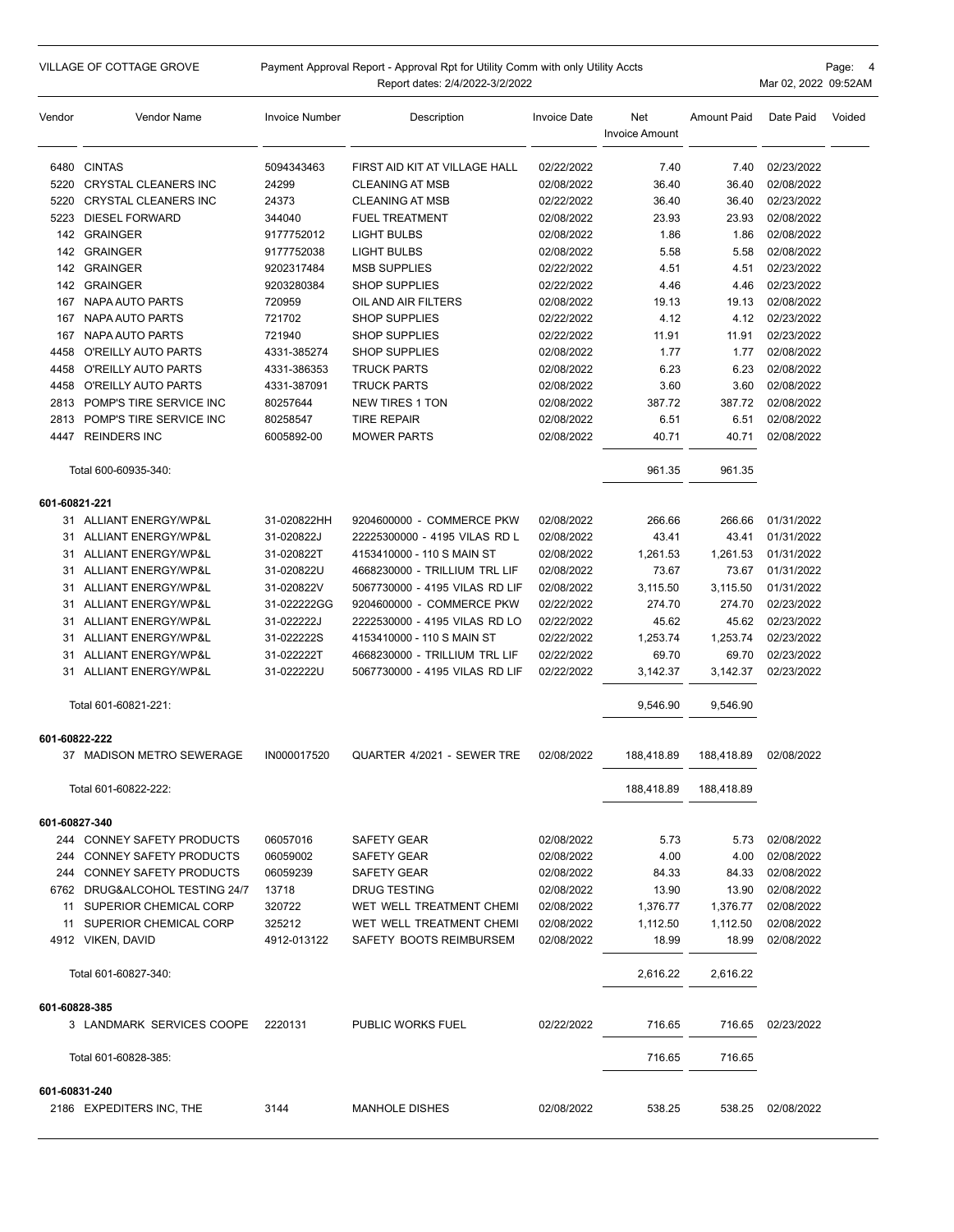| VILLAGE OF COTTAGE GROVE<br>Payment Approval Report - Approval Rpt for Utility Comm with only Utility Accts<br>Report dates: 2/4/2022-3/2/2022 |                                               |                          |                                                 | Mar 02, 2022 09:52AM     | Page: 5                      |                    |                          |        |
|------------------------------------------------------------------------------------------------------------------------------------------------|-----------------------------------------------|--------------------------|-------------------------------------------------|--------------------------|------------------------------|--------------------|--------------------------|--------|
| Vendor                                                                                                                                         | <b>Vendor Name</b>                            | <b>Invoice Number</b>    | Description                                     | <b>Invoice Date</b>      | Net<br><b>Invoice Amount</b> | <b>Amount Paid</b> | Date Paid                | Voided |
|                                                                                                                                                | Total 601-60831-240:                          |                          |                                                 |                          | 538.25                       | 538.25             |                          |        |
| 601-60831-340                                                                                                                                  |                                               |                          |                                                 |                          |                              |                    |                          |        |
|                                                                                                                                                | 150 USA BLUE BOOK                             | 860435                   | <b>SEWER TOOLS</b>                              | 02/08/2022               | 593.96                       | 593.96             | 02/08/2022               |        |
|                                                                                                                                                | Total 601-60831-340:                          |                          |                                                 |                          | 593.96                       | 593.96             |                          |        |
|                                                                                                                                                |                                               |                          |                                                 |                          |                              |                    |                          |        |
| 601-60832-340                                                                                                                                  |                                               |                          |                                                 |                          |                              |                    |                          |        |
|                                                                                                                                                | 6807 SJE LLC<br>6807 SJE LLC                  | CD99421594<br>CD99422304 | <b>SCADA REPAIR</b><br><b>SCADA REPAIR</b>      | 02/22/2022<br>02/22/2022 | 236.88<br>508.54             | 236.88<br>508.54   | 02/23/2022<br>02/23/2022 |        |
|                                                                                                                                                |                                               |                          |                                                 |                          |                              |                    |                          |        |
|                                                                                                                                                | Total 601-60832-340:                          |                          |                                                 |                          | 745.42                       | 745.42             |                          |        |
| 601-60834-340                                                                                                                                  |                                               |                          |                                                 |                          |                              |                    |                          |        |
|                                                                                                                                                | 2688 ACE HARDWARE OF COTTAGE                  | 2688-020822              | <b>SHOP SUPPLIES</b>                            | 02/08/2022               | 45.12                        | 45.12              | 02/08/2022               |        |
|                                                                                                                                                | 33 BADGER WELDING SUPPLIES I                  | 3693075                  | <b>WELDING SUPPLIES</b>                         | 02/22/2022               | 2.48                         | 2.48               | 02/23/2022               |        |
| 754                                                                                                                                            | <b>BOBCAT OF MADISON INC</b>                  | 01-101185                | <b>TOOLCAT REPAIR</b>                           | 02/08/2022               | 299.38                       | 299.38             | 02/08/2022               |        |
|                                                                                                                                                | 6480 CINTAS                                   | 5094343415               | FIRST AID KIT AT MSB                            | 02/22/2022               | 3.53                         | 3.53               | 02/23/2022               |        |
|                                                                                                                                                | 6480 CINTAS                                   | 5094343463               | FIRST AID KIT AT VILLAGE HALL                   | 02/22/2022               | 7.40                         | 7.40               | 02/23/2022               |        |
| 5220                                                                                                                                           | <b>CRYSTAL CLEANERS INC</b>                   | 24299                    | <b>CLEANING AT MSB</b>                          | 02/08/2022               | 36.40                        | 36.40              | 02/08/2022               |        |
| 5220<br>5223                                                                                                                                   | CRYSTAL CLEANERS INC<br><b>DIESEL FORWARD</b> | 24373<br>344040          | <b>CLEANING AT MSB</b><br><b>FUEL TREATMENT</b> | 02/22/2022<br>02/08/2022 | 36.40<br>23.92               | 36.40<br>23.92     | 02/23/2022<br>02/08/2022 |        |
|                                                                                                                                                | 142 GRAINGER                                  | 9177752012               | LIGHT BULBS                                     | 02/08/2022               | 1.86                         | 1.86               | 02/08/2022               |        |
|                                                                                                                                                | 142 GRAINGER                                  | 9177752038               | LIGHT BULBS                                     | 02/08/2022               | 5.58                         | 5.58               | 02/08/2022               |        |
|                                                                                                                                                | 142 GRAINGER                                  | 9202317484               | <b>MSB SUPPLIES</b>                             | 02/22/2022               | 4.51                         | 4.51               | 02/23/2022               |        |
|                                                                                                                                                | 142 GRAINGER                                  | 9203280384               | <b>SHOP SUPPLIES</b>                            | 02/22/2022               | 4.46                         | 4.46               | 02/23/2022               |        |
|                                                                                                                                                | 167 NAPA AUTO PARTS                           | 720959                   | OIL AND AIR FILTERS                             | 02/08/2022               | 19.12                        | 19.12              | 02/08/2022               |        |
|                                                                                                                                                | 167 NAPA AUTO PARTS                           | 721702                   | <b>SHOP SUPPLIES</b>                            | 02/22/2022               | 4.12                         | 4.12               | 02/23/2022               |        |
| 167                                                                                                                                            | NAPA AUTO PARTS                               | 721940                   | <b>SHOP SUPPLIES</b>                            | 02/22/2022               | 11.91                        | 11.91              | 02/23/2022               |        |
| 4458                                                                                                                                           | O'REILLY AUTO PARTS                           | 4331-385274              | <b>SHOP SUPPLIES</b>                            | 02/08/2022               | 1.76                         | 1.76               | 02/08/2022               |        |
| 4458                                                                                                                                           | O'REILLY AUTO PARTS                           | 4331-386353              | TRUCK PARTS                                     | 02/08/2022               | 6.23                         | 6.23               | 02/08/2022               |        |
| 4458                                                                                                                                           | O'REILLY AUTO PARTS                           | 4331-387091              | TRUCK PARTS                                     | 02/08/2022               | 3.60                         | 3.60               | 02/08/2022               |        |
| 2813                                                                                                                                           | POMP'S TIRE SERVICE INC                       | 80257644                 | <b>NEW TIRES 1 TON</b>                          | 02/08/2022               | 387.72                       | 387.72             | 02/08/2022               |        |
|                                                                                                                                                | 2813 POMP'S TIRE SERVICE INC                  | 80258547                 | TIRE REPAIR                                     | 02/08/2022               | 6.51                         | 6.51               | 02/08/2022               |        |
|                                                                                                                                                | 4447 REINDERS INC                             | 6005892-00               | <b>MOWER PARTS</b>                              | 02/08/2022               | 40.71                        | 40.71              | 02/08/2022               |        |
|                                                                                                                                                | Total 601-60834-340:                          |                          |                                                 |                          | 952.72                       | 952.72             |                          |        |
| 601-60840-311                                                                                                                                  |                                               |                          |                                                 |                          |                              |                    |                          |        |
|                                                                                                                                                | 111 POSTMASTER                                | 111-020822               | POSTAGE - PAST DUE NOTICE                       | 02/08/2022               | 92.46                        | 92.46              | 01/28/2022               |        |
|                                                                                                                                                | Total 601-60840-311:                          |                          |                                                 |                          | 92.46                        | 92.46              |                          |        |
| 601-60850-221                                                                                                                                  |                                               |                          |                                                 |                          |                              |                    |                          |        |
|                                                                                                                                                | 31 ALLIANT ENERGY/WP&L                        | 31-020822                | 0420288389 - 230 PROGRESS D                     | 02/08/2022               | 13.62                        | 13.62              | 01/31/2022               |        |
|                                                                                                                                                | 31 ALLIANT ENERGY/WP&L                        | 31-020822A               | 0470910000 - 240 PROGRESS D                     | 02/08/2022               | 55.84                        | 55.84              | 01/31/2022               |        |
|                                                                                                                                                | 31 ALLIANT ENERGY/WP&L                        | 31-020822AA              | 5909800000 - 220 PROGRESS D                     | 02/08/2022               | 66.18                        | 66.18              | 01/31/2022               |        |
|                                                                                                                                                | 31 ALLIANT ENERGY/WP&L                        | 31-020822E               | 1366250000 - 200 PROGRESS D                     | 02/08/2022               | 203.27                       | 203.27             | 01/31/2022               |        |
|                                                                                                                                                | 31 ALLIANT ENERGY/WP&L                        | 31-020822EE              | 7255110000 - VILLAGE HALL                       | 02/08/2022               | 122.48                       | 122.48             | 01/31/2022               |        |
|                                                                                                                                                | 31 ALLIANT ENERGY/WP&L                        | 31-020822GG              | 8469260000 - 225 BONNIE RD                      | 02/08/2022               | 194.78                       | 194.78             | 01/31/2022               |        |
|                                                                                                                                                | 31 ALLIANT ENERGY/WP&L                        | 31-022222                | 0420288389 - 230 PROGRESS D                     | 02/22/2022               | 11.89                        | 11.89              | 02/23/2022               |        |
|                                                                                                                                                | 31 ALLIANT ENERGY/WP&L                        | 31-022222A               | 0470910000 - 240 PROGRESS D                     | 02/22/2022               | 62.78                        | 62.78              | 02/23/2022               |        |
|                                                                                                                                                | 31 ALLIANT ENERGY/WP&L                        | 31-022222DD              | 7255110000 - VILLAGE HALL                       | 02/22/2022               | 124.09                       | 124.09             | 02/23/2022               |        |
|                                                                                                                                                | 31 ALLIANT ENERGY/WP&L                        | 31-022222E               | 1366250000 - 200 PROGRESS D                     | 02/22/2022               | 212.68                       | 212.68             | 02/23/2022               |        |
|                                                                                                                                                | 31 ALLIANT ENERGY/WP&L                        | 31-022222FF              | 8469260000 - 225 BONNIE RD                      | 02/22/2022               | 248.23                       | 248.23             | 02/23/2022               |        |
|                                                                                                                                                | 31 ALLIANT ENERGY/WP&L                        | 31-022222Z               | 5909800000 - 220 PROGRESS D                     | 02/22/2022               | 90.10                        | 90.10              | 02/23/2022               |        |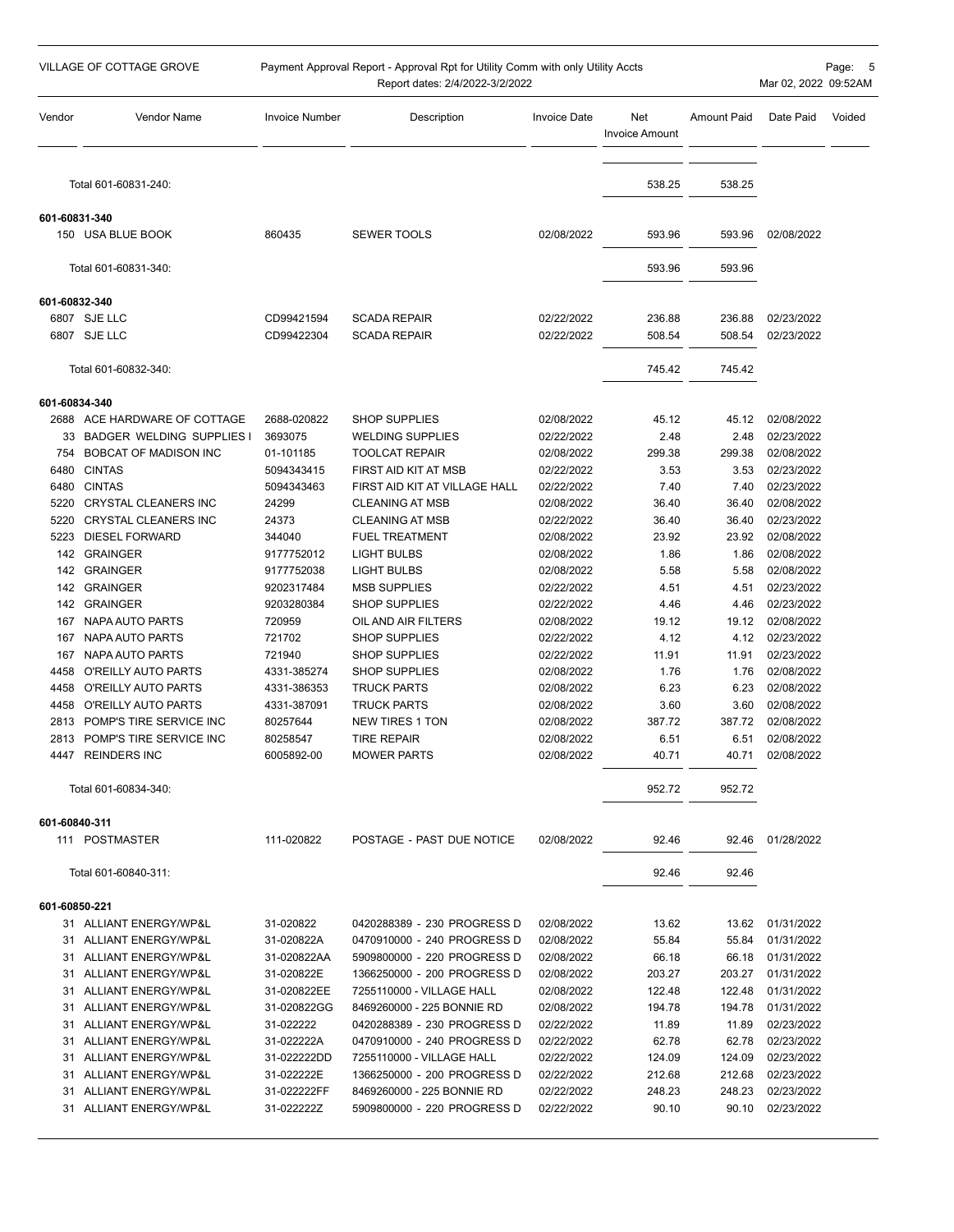|               | VILLAGE OF COTTAGE GROVE      | Payment Approval Report - Approval Rpt for Utility Comm with only Utility Accts<br>Report dates: 2/4/2022-3/2/2022 |                                                           |                          |                       |                    |                          | Page: 6<br>Mar 02, 2022 09:52AM |
|---------------|-------------------------------|--------------------------------------------------------------------------------------------------------------------|-----------------------------------------------------------|--------------------------|-----------------------|--------------------|--------------------------|---------------------------------|
| Vendor        | Vendor Name                   | <b>Invoice Number</b>                                                                                              | Description                                               | <b>Invoice Date</b>      | Net<br>Invoice Amount | <b>Amount Paid</b> | Date Paid                | Voided                          |
|               | Total 601-60850-221:          |                                                                                                                    |                                                           |                          | 1,405.94              | 1,405.94           |                          |                                 |
| 601-60850-225 |                               |                                                                                                                    |                                                           |                          |                       |                    |                          |                                 |
|               | 2421 CHARTER COMMUNICATIONS   | 005419402062                                                                                                       | BUSINESS TV @ MUNICIPAL SE                                | 02/22/2022               | 13.67                 | 13.67              | 02/23/2022               |                                 |
| 2421          | CHARTER COMMUNICATIONS        | 005702301312                                                                                                       | BUSINESS TV @ MUNICIPAL SE                                | 02/22/2022               | 2.91                  | 2.91               | 02/23/2022               |                                 |
| 2421          | CHARTER COMMUNICATIONS        | 005854201102                                                                                                       | PHONE AT MUNICIPAL SERVICE                                | 02/08/2022               | 11.51                 | 11.51              | 02/08/2022               |                                 |
|               | 198 TDS                       | 1.22.22                                                                                                            | <b>MSB PHONE &amp; INTERNET</b>                           | 02/08/2022               | 51.34                 | 51.34              | 02/01/2022               |                                 |
| 198           | TDS                           | 198-020822VH                                                                                                       | VILLAGE HALL PHONE AND INT                                | 02/08/2022               | 83.69                 | 83.69              | 02/01/2022               |                                 |
| 594           | US CELLULAR                   | 0487073660                                                                                                         | <b>CELL PHONE CHARGES - PUBL</b>                          | 02/08/2022               | 28.06                 | 28.06              | 02/08/2022               |                                 |
|               | 594 US CELLULAR               | 0487073660                                                                                                         | <b>GIS/TABLETS</b>                                        | 02/08/2022               | 21.00                 | 21.00              | 02/08/2022               |                                 |
|               | Total 601-60850-225:          |                                                                                                                    |                                                           |                          | 212.18                | 212.18             |                          |                                 |
| 601-60850-330 |                               |                                                                                                                    |                                                           |                          |                       |                    |                          |                                 |
|               | 5801 EHLERS                   | KQNG44PC79                                                                                                         | SEMINAR REGISTRATION FEE                                  | 02/08/2022               | 60.00                 | 60.00              | 02/08/2022               |                                 |
|               | 6458 WISCONSIN RURAL WATER AS | 4267                                                                                                               | TRAINING CLASS FOR VINCE &                                | 02/08/2022               | 38.60                 | 38.60              | 02/08/2022               |                                 |
|               | Total 601-60850-330:          |                                                                                                                    |                                                           |                          | 98.60                 | 98.60              |                          |                                 |
|               |                               |                                                                                                                    |                                                           |                          |                       |                    |                          |                                 |
| 601-60850-332 |                               |                                                                                                                    |                                                           |                          |                       |                    |                          |                                 |
|               | 4912 VIKEN, DAVID             | 4912-021522                                                                                                        | MILEAGE TO/FROM CONFEREN                                  | 02/22/2022               | 20.86                 | 20.86              | 02/23/2022               |                                 |
|               | Total 601-60850-332:          |                                                                                                                    |                                                           |                          | 20.86                 | 20.86              |                          |                                 |
| 601-60850-340 |                               |                                                                                                                    |                                                           |                          |                       |                    |                          |                                 |
|               | 1462 ALSCO                    | IMIL1766132                                                                                                        | MATS AT MUNICIPAL SERVICES                                | 02/08/2022               | 12.80                 | 12.80              | 02/08/2022               |                                 |
|               | 1462 ALSCO                    | IMIL1766133                                                                                                        | <b>MATS &amp; UNIFORMS</b>                                | 02/08/2022               | 15.67                 | 15.67              | 02/08/2022               |                                 |
|               | 1462 ALSCO                    | IMIL1766134                                                                                                        | MATS AT VILLAGE HALL                                      | 02/08/2022               | 9.11                  | 9.11               | 02/08/2022               |                                 |
|               | 1462 ALSCO                    | IMIL1768357                                                                                                        | MATS AT MUNICIPAL SERVICES                                | 02/08/2022               | 12.80                 | 12.80              | 02/08/2022               |                                 |
|               | 1462 ALSCO                    | IMIL1768358                                                                                                        | <b>MATS &amp; UNIFORMS</b>                                | 02/08/2022               | 26.14                 | 26.14              | 02/08/2022               |                                 |
|               | 1462 ALSCO                    | IMIL1768359                                                                                                        | <b>MATS AT VILLAGE HALL</b>                               | 02/08/2022               | 9.11                  | 9.11               | 02/08/2022               |                                 |
|               | 1462 ALSCO                    | IMIL1770623                                                                                                        | <b>MATS AT MUNICIPAL SERVICES</b>                         | 02/08/2022               | 12.80                 | 12.80              | 02/08/2022               |                                 |
|               | 1462 ALSCO                    | IMIL1770624                                                                                                        | <b>MATS &amp; UNIFORMS</b>                                | 02/08/2022               | 18.44                 | 18.44              | 02/08/2022               |                                 |
|               | 1462 ALSCO                    | IMIL1770625                                                                                                        | <b>MATS AT VILLAGE HALL</b>                               | 02/08/2022               | 9.11                  | 9.11               | 02/08/2022               |                                 |
|               | 1462 ALSCO                    | IMIL1772888                                                                                                        | MATS AT MUNICIPAL SERVICES                                | 02/22/2022               | 12.80                 |                    | 12.80 02/23/2022         |                                 |
|               | 1462 ALSCO<br>1462 ALSCO      | IMIL1772889                                                                                                        | <b>MATS &amp; UNIFORMS</b>                                | 02/22/2022<br>02/22/2022 | 18.44<br>9.11         | 18.44<br>9.11      | 02/23/2022               |                                 |
|               | 1462 ALSCO                    | IMIL1772890<br>IMIL1775162                                                                                         | MATS AT VILLAGE HALL<br><b>MATS AT MUNICIPAL SERVICES</b> | 02/22/2022               | 12.80                 | 12.80              | 02/23/2022<br>02/23/2022 |                                 |
|               | 1462 ALSCO                    | IMIL1775163                                                                                                        | <b>MATS &amp; UNIFORMS</b>                                | 02/22/2022               | 41.64                 |                    | 41.64 02/23/2022         |                                 |
|               | 1462 ALSCO                    | IMIL1775164                                                                                                        | MATS AT VILLAGE HALL                                      | 02/22/2022               | 9.11                  | 9.11               | 02/23/2022               |                                 |
|               | 2421 CHARTER COMMUNICATIONS   | 001728202052                                                                                                       | MONTHLY BASIC BUSINESS TV                                 | 02/22/2022               | 32.85                 | 32.85              | 02/23/2022               |                                 |
|               | 2421 CHARTER COMMUNICATIONS   | 007371502052                                                                                                       | MONTHLY PHONE CHARGE - 2/                                 | 02/22/2022               | 29.16                 | 29.16              | 02/23/2022               |                                 |
|               | 930 COMPUTER MAGIC INC        | 6348                                                                                                               | MONTHLY SERVICE AGREEME                                   | 02/08/2022               | 204.64                | 204.64             | 02/08/2022               |                                 |
|               | 930 COMPUTER MAGIC INC        | 6381                                                                                                               | JAN/FEB ADDITIONAL PAYMENT                                | 02/08/2022               | 230.25                | 230.25             | 02/08/2022               |                                 |
|               | 626 DIGGERS HOTLINE INC       | 210013551PP1                                                                                                       | 1ST PREPAYMENT 2022 CHARG                                 | 02/08/2022               | 737.22                | 737.22             | 02/08/2022               |                                 |
|               | 5 GFC LEASING CO              | 100711697                                                                                                          | LEASE #M168577- 2/20/22 - 3/19                            | 02/08/2022               | 73.75                 | 73.75              | 02/08/2022               |                                 |
|               | 2506 PELLITTERI WASTE SYSTEMS | 2593471                                                                                                            | DATE SHRED                                                | 02/08/2022               | 18.85                 | 18.85              | 02/08/2022               |                                 |
|               | 12 QUILL CORP                 | 22187968                                                                                                           | PAPER TOWELS & TOILET PAP                                 | 02/08/2022               | 25.87                 | 25.87              | 02/08/2022               |                                 |
|               | 12 QUILL CORP                 | 22189336                                                                                                           | <b>GARBAGE BAGS</b>                                       | 02/08/2022               | 12.14                 | 12.14              | 02/08/2022               |                                 |
|               | 12 QUILL CORP                 | 22805158                                                                                                           | OFFICE SUPPLIES                                           | 02/22/2022               | 18.43                 |                    | 18.43 02/23/2022         |                                 |
|               | 12 QUILL CORP                 | 22844791                                                                                                           | <b>BELL</b>                                               | 02/22/2022               | 1.24                  | 1.24               | 02/23/2022               |                                 |
|               | 198 TDS                       | 198-020822VH                                                                                                       | VILLAGE HALL PHONE AND INT                                | 02/08/2022               | 83.69                 | 83.69              | 02/01/2022               |                                 |
|               | 4987 TOTAL WATER TREATMENT SY | 0960229                                                                                                            | BOTTLED WATER - VILLAGE HA                                | 02/08/2022               | 4.80                  | 4.80               | 02/08/2022               |                                 |
|               | Total 601-60850-340:          |                                                                                                                    |                                                           |                          | 1,702.77              | 1,702.77           |                          |                                 |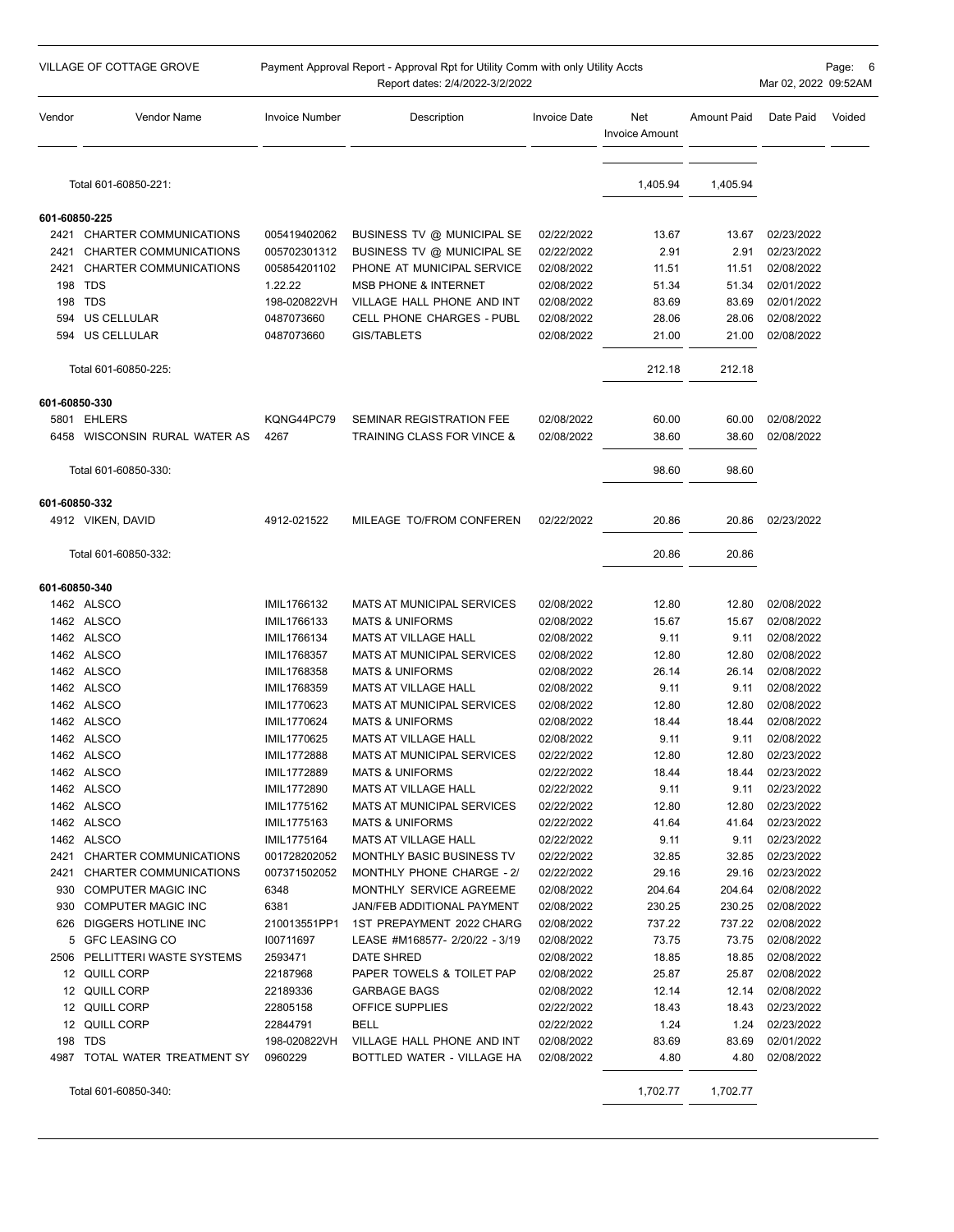| VILLAGE OF COTTAGE GROVE |                                                                                                                                    | Payment Approval Report - Approval Rpt for Utility Comm with only Utility Accts<br>Report dates: 2/4/2022-3/2/2022<br>Mar 02, 2022 09:52AM |                             |                     |                              |                    |            | Page: 7 |
|--------------------------|------------------------------------------------------------------------------------------------------------------------------------|--------------------------------------------------------------------------------------------------------------------------------------------|-----------------------------|---------------------|------------------------------|--------------------|------------|---------|
| Vendor                   | Vendor Name                                                                                                                        | <b>Invoice Number</b>                                                                                                                      | Description                 | <b>Invoice Date</b> | Net<br><b>Invoice Amount</b> | <b>Amount Paid</b> | Date Paid  | Voided  |
| 601-60852-210            |                                                                                                                                    |                                                                                                                                            |                             |                     |                              |                    |            |         |
|                          | 15 BAKER TILLY VIRCHOW KRAUS                                                                                                       | BT1994476                                                                                                                                  | PROFESSIONAL SERVICES - A   | 02/22/2022          | 4,019.00                     | 4,019.00           | 02/23/2022 |         |
|                          | 6791 STRAND ASSOCIATES INC                                                                                                         | 0179313                                                                                                                                    | MONTHLY REPORTS, MEETING    | 02/08/2022          | 1,065.54                     | 1,065.54           | 02/08/2022 |         |
|                          | 6791 STRAND ASSOCIATES INC                                                                                                         | 0179314                                                                                                                                    | UTILITY COMMISSION MEETIN   | 02/08/2022          | 266.51                       | 266.51             | 02/08/2022 |         |
|                          | 6791 STRAND ASSOCIATES INC                                                                                                         | 0179315G                                                                                                                                   | CR DEVELOPMENT MEETING      | 02/08/2022          | 69.44                        | 69.44              | 02/08/2022 |         |
|                          | 6791 STRAND ASSOCIATES INC                                                                                                         | 0180136                                                                                                                                    | <b>GIS MAPPING</b>          | 02/22/2022          | 72.81                        | 72.81              | 02/23/2022 |         |
|                          | 6791 STRAND ASSOCIATES INC                                                                                                         | 0180136                                                                                                                                    | MONTHLY REPORTS AND MEE     | 02/22/2022          | 340.19                       | 340.19             | 02/23/2022 |         |
|                          | 6791 STRAND ASSOCIATES INC                                                                                                         | 0180136                                                                                                                                    | VILLAGE CONSTRUCTION SPE    | 02/22/2022          | 486.78                       | 486.78             | 02/23/2022 |         |
|                          | 6791 STRAND ASSOCIATES INC                                                                                                         | 0180137                                                                                                                                    | UTILITY MEETING, REPORTS, & | 02/22/2022          | 1,025.65                     | 1,025.65           | 02/23/2022 |         |
|                          | 6791 STRAND ASSOCIATES INC                                                                                                         | 0180138-4                                                                                                                                  | THREE OAKS MEETING          | 02/22/2022          | 91.31                        | 91.31              | 02/23/2022 |         |
|                          | Total 601-60852-210:                                                                                                               |                                                                                                                                            |                             |                     | 7,437.23                     | 7,437.23           |            |         |
|                          | <b>Grand Totals:</b>                                                                                                               |                                                                                                                                            |                             |                     | 263,403.09                   | 263,403.09         |            |         |
|                          | Dated:<br>Mayor:<br>and the control of the control of the control of the control of the control of the control of<br>City Council: |                                                                                                                                            |                             |                     |                              |                    |            |         |

City Recorder: \_

Report Criteria:

Detail report. Invoices with totals above \$0.00 included. Paid and unpaid invoices included. [Report].GL Account and Title = "60000000000"-"60199999999"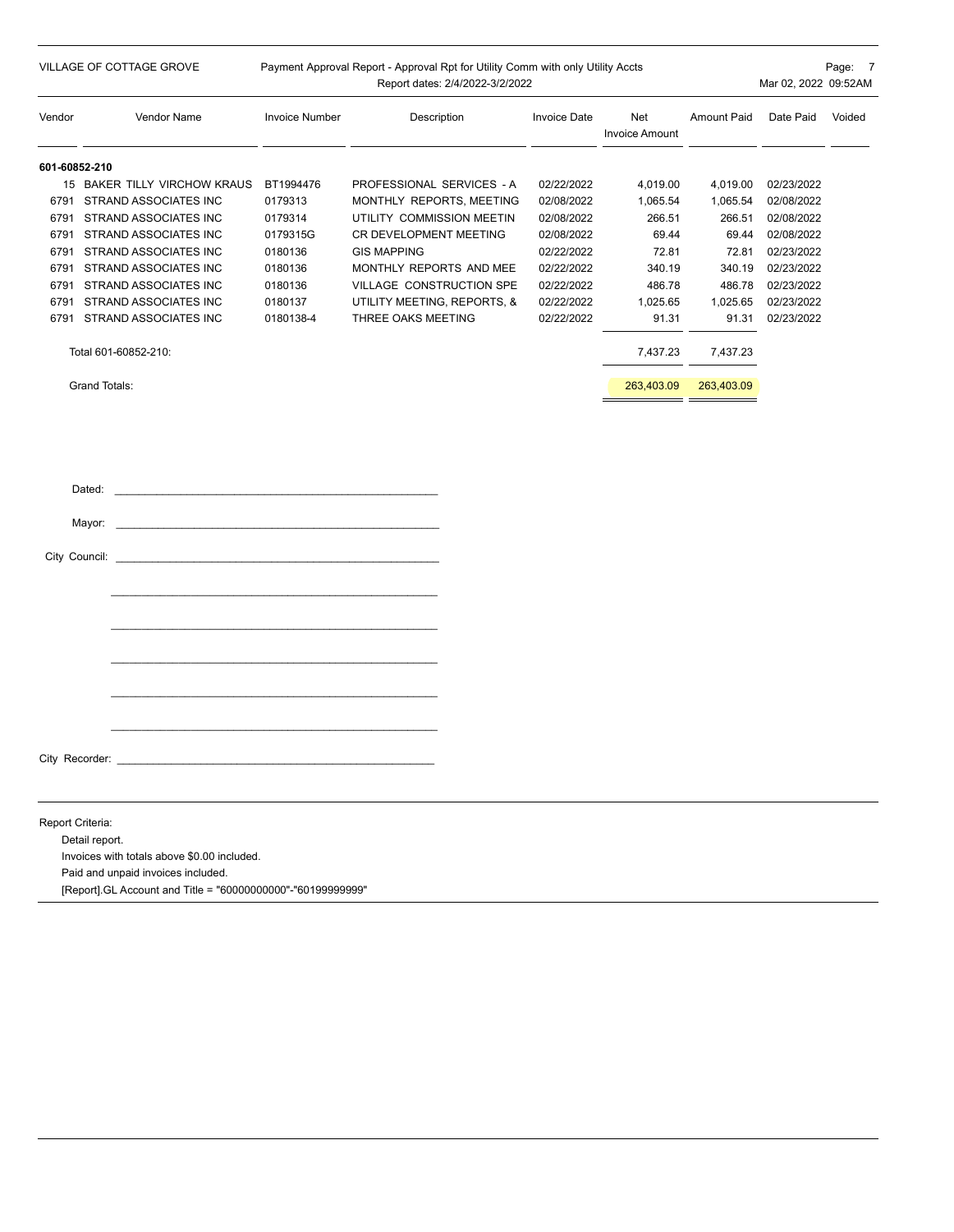# **VILLAGE OF COTTAGE GROVE UTILITY COMMISSION MEETING MINUTES OF FEBRUARY 9, 2022**

- **1. Call to Order.** The virtual Zoom meeting was called to order by Rogers at 5:00 p.m.
- **2. Determine that a quorum is present, and that the agenda was properly posted.** Roll call was taken, it was determined that a quorum was present, and that the agenda had been properly posted. Commission members present were Charlie Rogers, Heidi Murphy, Jon Russell and Joanna Williams. Mike Hackel was absent and excused. Staff present were: Public Works Director JJ Larson and Village Engineer Josh Straka.
- **3. Public Appearances – Public's opportunity to speak to Commission Members about any item that is not a specific agenda item.**  None.

# **4. Old Business**

**a. 2022 Street project updates.** 

Larson discussed the small portions of the projects along E. Taylor and Clark & Grove St. projects that involve water main installation or replacement.

# **5. New Business**

# **a. Discuss and consider water utility budget.**

Larson presented the budget and referenced the memo in the packet on the costs in 2022 to update the CIP and conduct an updated impact fee study. Larson also discussed the increase in staffing costs due to the planned hiring of a Deputy Director of Public Works. Larson also reiterated the plan to begin the process of a full rate case with the PSC later in 2022. **Motion** by Murphy to approve the water utility budget as presented, seconded by Russell. Motion carried with a unanimous voice vote, 4-0-0.

# **b. Discuss and consider sewer utility budget.**

Larson presented the budget and referenced the memo in the packet on the costs in 2022 to update the CIP and conduct an updated impact fee study. Larson also discussed the increase in staffing costs due to the planned hiring of a Deputy Director of Public Works. Larson pointed out that the costs for wastewater treatment from Madison Metropolitan Sewerage District did not go up for the first time in years. Motion by Rogers to approve the sewer utility budget as presented, seconded by Williams. Motion carried with a unanimous voice vote, 4-0-  $0.$ 

# **6. Engineer's Report.**

## **Shady Grove Subdivision**

Sanitary sewer, water main, and storm sewer construction continued through the first part of January until the weather and frost stopped construction. RG Huston Company, Inc. (RG Huston) will continue utility construction late this winter, if weather permits, or early spring 2022.

## **Authentix Cottage Grove**

The Village's water main and sewer main testing will be completed in January and February 2022 by Integrity Grading and Excavating (IGE). The storm sewer installation along Cottage Grove Road is tentatively planned for spring 2022.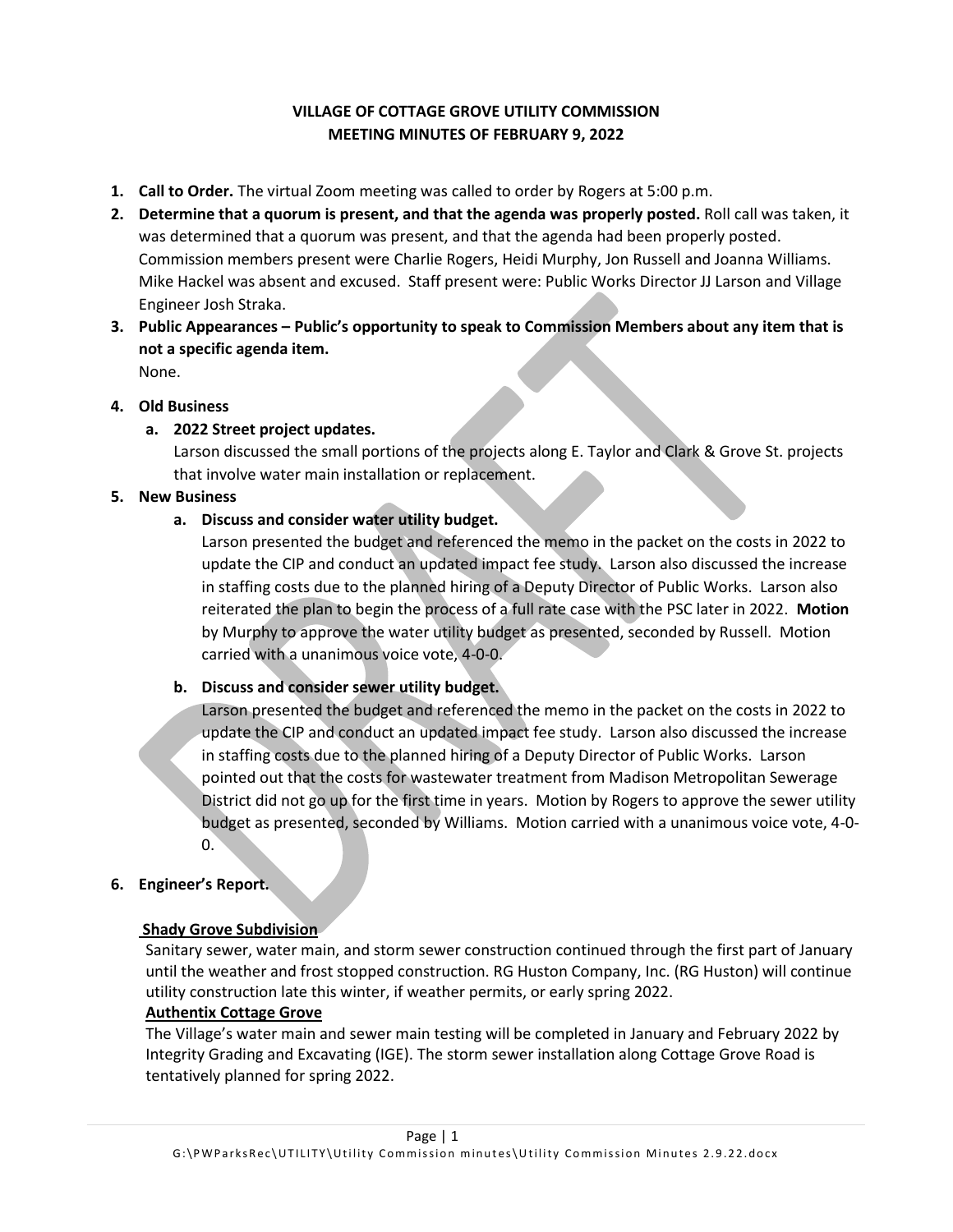# **Fifth Addition to Westlawn Estates**

Strand continues to work with Homburg Contractors, Inc. (Homburg) on its lift station design to serve the future 39 lots within the development along London Avenue, Wellington Place, and Canberra Circle. Strand anticipates a formal second review in early February 2022. Construction of the water main, sanitary services, and storm sewer continued through the first part of January 2022 until the weather and frost stopped construction. Homburg will continue utility construction late this winter, if weather permits, or early spring 2022.

## **Quarry Ridge Estates**

Quarry Ridge Phase C drawings and a land disturbance permit was reviewed in mid-January with comments sent back to the developer and the developer's engineer. The developer's current schedule is to start construction in March or April 2022, weather permitting.

## **Development Reviews**

Strand attended a meeting with potential developer for the Three Oaks parcels along Ridge Road. The developer will move forward with its due diligence before purchasing the property for residential development. A future regional lift station may be required on this side of the community to serve this and other developments.

Strand attended meetings with the developer's engineer for Project Silver Eagle and other TID #10 developments. Some of the main topics discussed include utility extension, traffic generation, and stormwater control.

# **Upcoming Village Utility Projects**

Strand met with JJ in early January to discuss a preliminary layout for the water main along Taylor Street. The water main will be replaced from Main Street to Forreston Drive to replace an older undersized water main. Bidding for the project will occur in March 2022. Construction is anticipated to begin in May 2022.

## **7. Director's Report**

# **Project Update**

MSA finished and Strand reviewed plans for the Clark & Grove Street Improvements. This project involves adding a loop to the water main the rest of the way through Bakken Park to Grove Street and connected into existing water on Clark.

Strand is finalizing plans for E. Taylor/Ridge Rd. construction. This project involves the replacement of asbestos cement water main on part of E. Taylor.

# **Office Hours Change**

For years the posted office hours of the Public Works & Utilities Department have been 7:30am to 3:30pm. Given our lean staff levels Village-wide, we changed the posted hours to align with the Parks & Rec Department in our building as well as Village Hall. This will provide coverage across the phones and in-person visits when staff is unavailable. As of Monday, January 31st Department hours are 8:00am – 4:00pm Monday through Friday. Department field staff will still keep their hours (6:30am – 2:30pm).

## **Staffing Updates**

## **Public Works Technician**

With Jake's departure, we were fortunate that we had a great "runner up candidate" from our last hiring process for the Public Works Technician position only a few months ago. Officer Vince Jeffords,